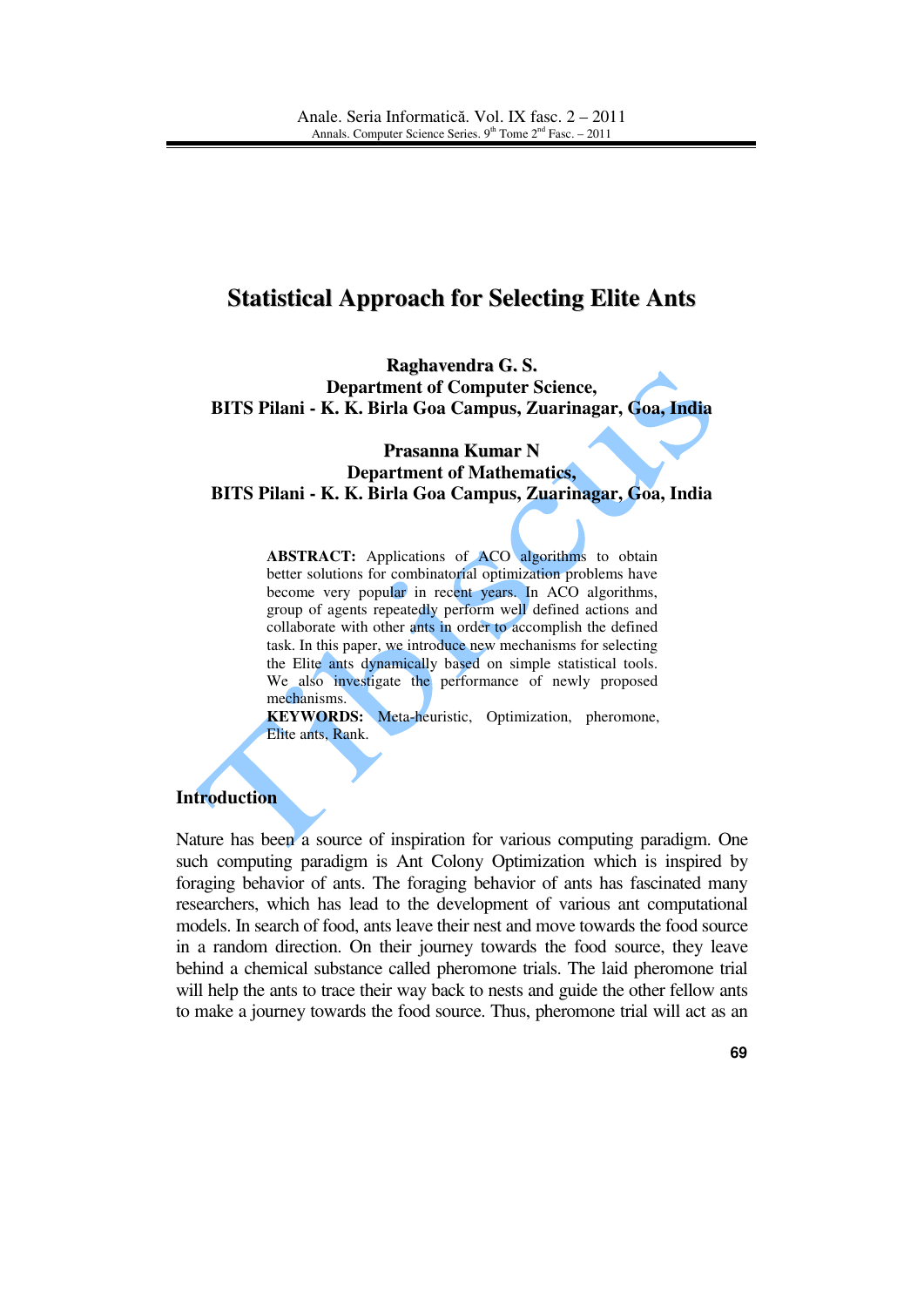indirect communication medium through which the individual ants share their journey experiences. The sharing experience mechanism will help the ants in establishing the shortest path between the food source and the nest. Ants are able to establish shortest path because the amount of pheromone concentration on shortest path will be higher compared to the other paths making it more favorable path to follow. The above observed phenomena have lead to the development of Ant algorithms [DMC96]. The new computing paradigm ACO has a feature of positive feedback, distributed computation and use of constructive greedy heuristic approach. The positive feedback in the form of reinforcement guides the ant in search process. The search process is distributive in nature due to involvement of multiple ants. The distributive computation avoids the premature convergence by thoroughly exploiting the search space. The greedy heuristic mechanism helps in finding the acceptable solution. A close observation reveals that food hunting behavior can be used to attack the combinatorial problems which are non polynomial in nature by constructing the artificial ant models. In literature, many variants of ant algorithms have been proposed and each algorithm improvises the earlier versions [GD97], [BRD04], [RP08]. These improvised algorithms try to strike the balance between exploration and exploitation. An Ant which exploits the search space around the optimally best solution may not get globally best solution. Similarly, exploring the search space will get the globally best solution, but need more time to converge. Therefore it is necessary to strike the balance between exploration and exploitation for better performance in terms of quality of solution found and the optimal time needed to converge. However, general outline of the ACO algorithm is as follows:

Set parameters, initialize pheromone trials

While termination condition not met do

Construct Ant Solutions

Apply Local Search (optional)

Update Pheromone trials

End while

 One of the standard benchmark problems available to evaluate the ACO algorithm is Travelling Salesman Problem (TSP), where ants will solve the Hamiltonian problem. A standard framework model can be defined for ACO algorithms consisting of mainly two phases; namely,

- *Solution construction phase* Each ant is assigned a task for completion.
- *Update phase* Each ant shares the experience of completing the task in the form of pheromone trial updation.

 In TSP, *m* ants will make a tour of *n* cities. After the completion of tour, they will update the corresponding paths proportional to the quality of

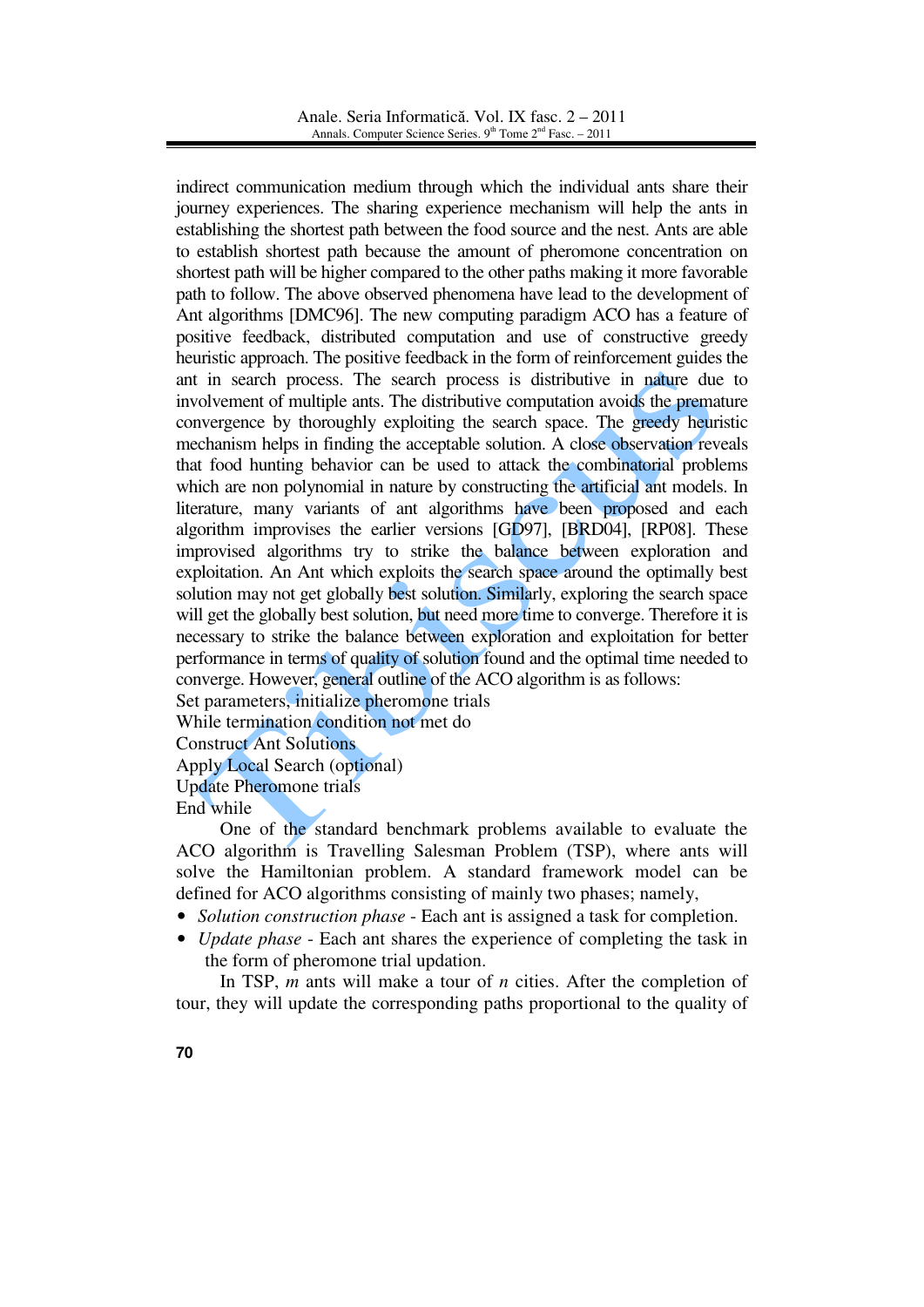solution found by them. The updated paths provide valuable knowledge for the ants in the search process. The pheromone updation can be

- *Global best updation* The best path from the start of the execution is updated.
- *Iteration best updation* iteration best tour is updated.

 The performance of iteration best updation is better than the global best updation due to better search space exploitation. In addition, several options are available for updation like number of ants used for updation and best path updation. The updation with respect to number of ants used can be

- *Communism* where all the ants are allowed to update the path
- *Elitism* only the best ant is allowed to update the path. The updation with respect to best tour can be
- *Global best tour* pheromone updation is same for all the links of the path based on the overall quality of solution found and done at the end of tour.
- *Local best tour* The trial reinforcement is done for individual links along the path and it is proportional to the contribution the individual links make to the final solution. The updation is done immediately after the completion of corresponding link tour.

 The complete execution of solution construction phase and updation phase constitutes the single iteration of the algorithm. In order to assess the performance, algorithm is executed for predefined number of iterations or until the solution converges.

# **1. Basic Ant Colony Algorithms**

The Ant algorithms have been successfully applied to various benchmark problems like Traveling Salesman Problem (TSP), Job-Shop Scheduling (JSP), Vehicle Routing Problem (VRP), Graph Coloring Problem (GRP) and Quadratic Assignment Problem (QAP) and have been extended to continuous search domain also. Based on the literature survey, research work related to ACO can be classified into following categories: Devising new strategies for pheromone updation [JSF04], Reward – Penalty approaches, Dynamic parameter adjustment [LSY08], [MMH08], Hybridization of ant algorithms [Blu07], Proof for convergence [SD02], [HF06], [PR11a] and Applying the ant algorithms to multi-disciplinary fields. In this section, we provide brief overview of some of the important variants of ant algorithms.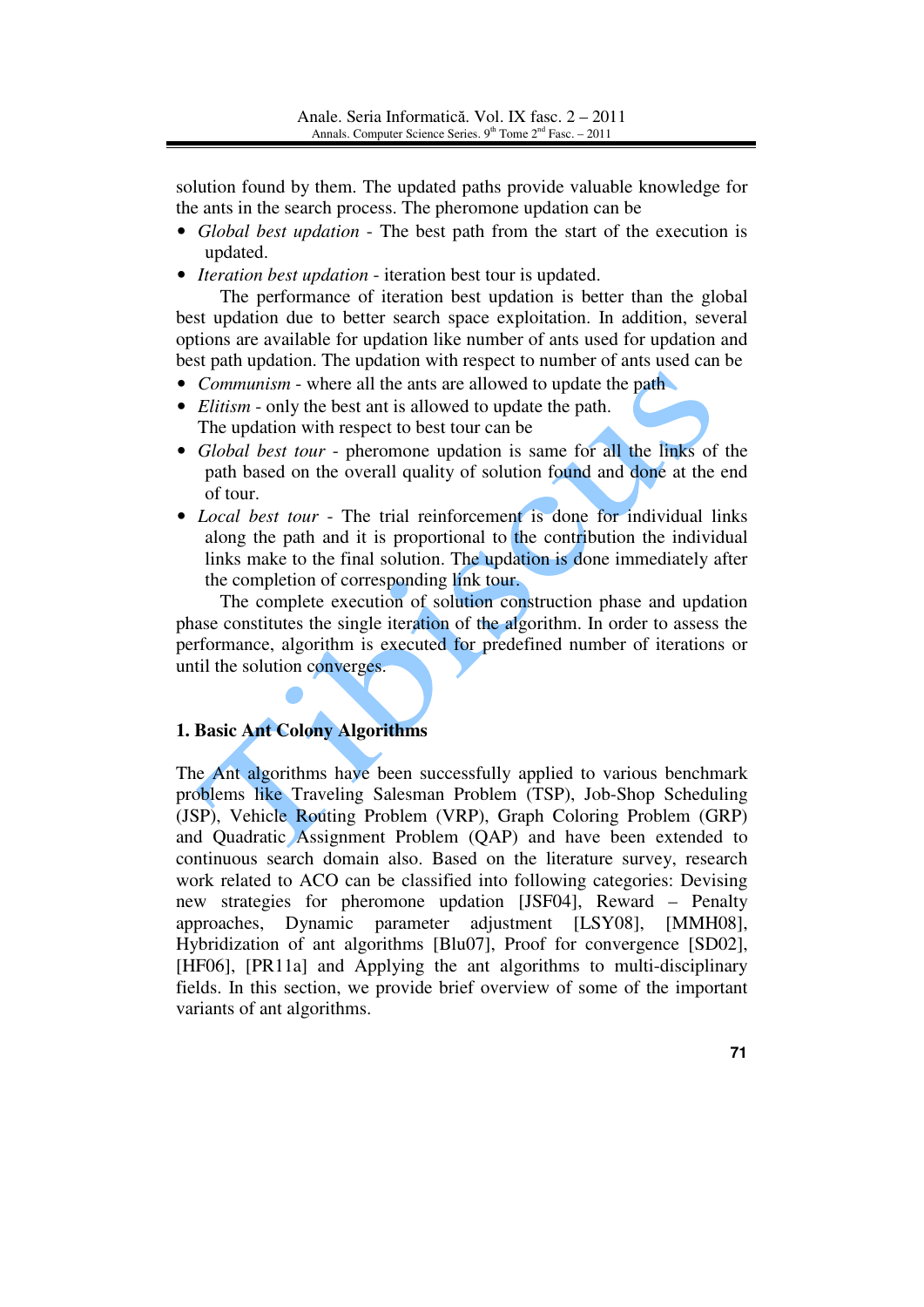#### **1.1. Ant System (AS)**

The first ant algorithm proposed was AS [DMC96]. The algorithm works as follows: During the solution construction phase, ants are randomly placed and they are asked to complete the tour. A transition probability function  $p_{ii}$ is defined for the ants in order to make decision to select the next city to be visited. Suppose the ant is in city *i* and it needs to make a move to the next city *j* and the probability of selecting city *j* is given by the equation:

$$
p_{ij}(\mathbf{t}) = \frac{[\tau_{ij}]^{\alpha} [\eta_{ij}]^{\beta}}{\sum_{j \in N_i} [\tau_{ij}]^{\alpha} [\eta_{ij}]^{\beta}}
$$
(1)

where  $\tau_{ij}$  is the pheromone strength on link *ij*,  $\eta_{ij}$  is the visibility of link *ij*,  $\alpha$ and  $\beta$  are parameters, which control the importance of pheromone strength and visibility and  $N_i$  is the feasible neighborhood of the ant when being at city i. The algorithm follows the communism approach and the pheromone updation is given by the expression:



where  $\rho$  is the pheromone persistent factor and  $\Delta \tau_{ij}^k$  is computed according to the equation:

$$
\Delta \tau_{ij}^k = \begin{cases}\nQ/L_k & \text{if (i, j) } \in k\text{-th ant's tour list} \\
0 & \text{otherwise}\n\end{cases}
$$

where Q is the algorithmic constant and  $L_k$  is the tour length of  $k^{\text{th}}$  ant.

 The paper [DMC96] discusses the three variants of ant algorithm namely ant-cycle, ant- density and ant-quantity and each of them differs in the way the pheromone is updated. An extension to ant algorithm called "Elitist strategy" has been proposed, where best-so-far tours will be reinforced again after the standard reinforcement. The additional reinforcement is given by  $e \cdot Q/L^*$  where *e* is the number of elitist ants and  $L^*$  is the length of best tour. The disadvantage of the ant system is that its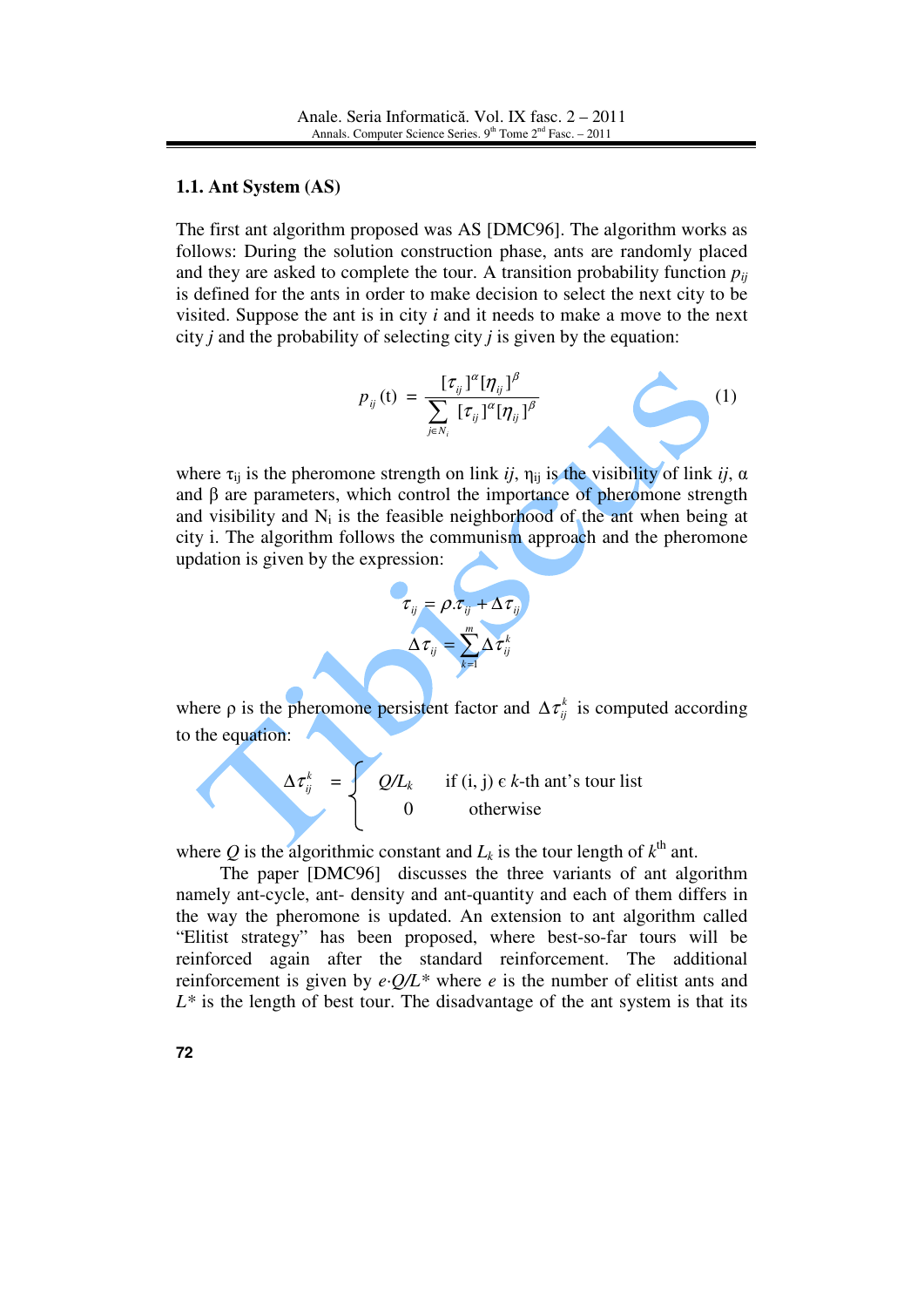performance suffers for larger problem size and search stagnation occurs much earlier without proper exploitation.

## **1.2. Ant Colony System (ACS)**

ACS is a modified version of AS [GD95]. In solution construction, ants select the next city to be visited based on pseudo-random-propositional rule. Suppose the ant is in city *r* and would probabilistically select the city *s* according to the equation:

$$
s = \begin{cases} \n\arg_{u \in J_{(r)}} \max \limits_{k} [\tau(r, u)] .[\eta(r, u)]^{\beta} & \text{if } q \leq q_0 \text{ (Explotation)}\\ \nS & \text{otherwise (Exploration)} \n\end{cases} \tag{2}
$$

where q is a random number uniformly distributed between  $[0, 1]$ ,  $q_0$  is a parameter in the range  $(0 < q_0 < 1)$  and S is a random variable selected according to the probability distribution given in Eq  $(1)$ . The pheromone updation phase consists of local updation and global updation. The global updation is given by the equation:

$$
\tau(r, s) \leftarrow (1 - \alpha) \tau(r, s) + \tau \cdot \Delta \tau(r, s)
$$

and

 $\Delta \tau (r, s) = \int (L_{gb})$  $^{-1}$  if  $(r, s)$   $\epsilon$  global best tour 0 otherwise

where  $0 < \alpha < 1$  is the pheromone decay parameter,  $L_{gb}$  is the global best tour. Similarly, local updation is done by all the ants and is given by the equation:

$$
\tau(r, s) \leftarrow (1 - \rho) \cdot \tau(r, s) + \rho \cdot \Delta \tau(r, s) \tag{3}
$$

where  $0 < \rho < 1$  is a pheromone reinforcement parameter and  $\Delta \tau$  (*r*, *s*) is set to  $\tau_0$ . The proposed algorithm was able to find the good optimal tour in lesser number of iteration, but amount of work done by ants is more compared to other variants of ant algorithms.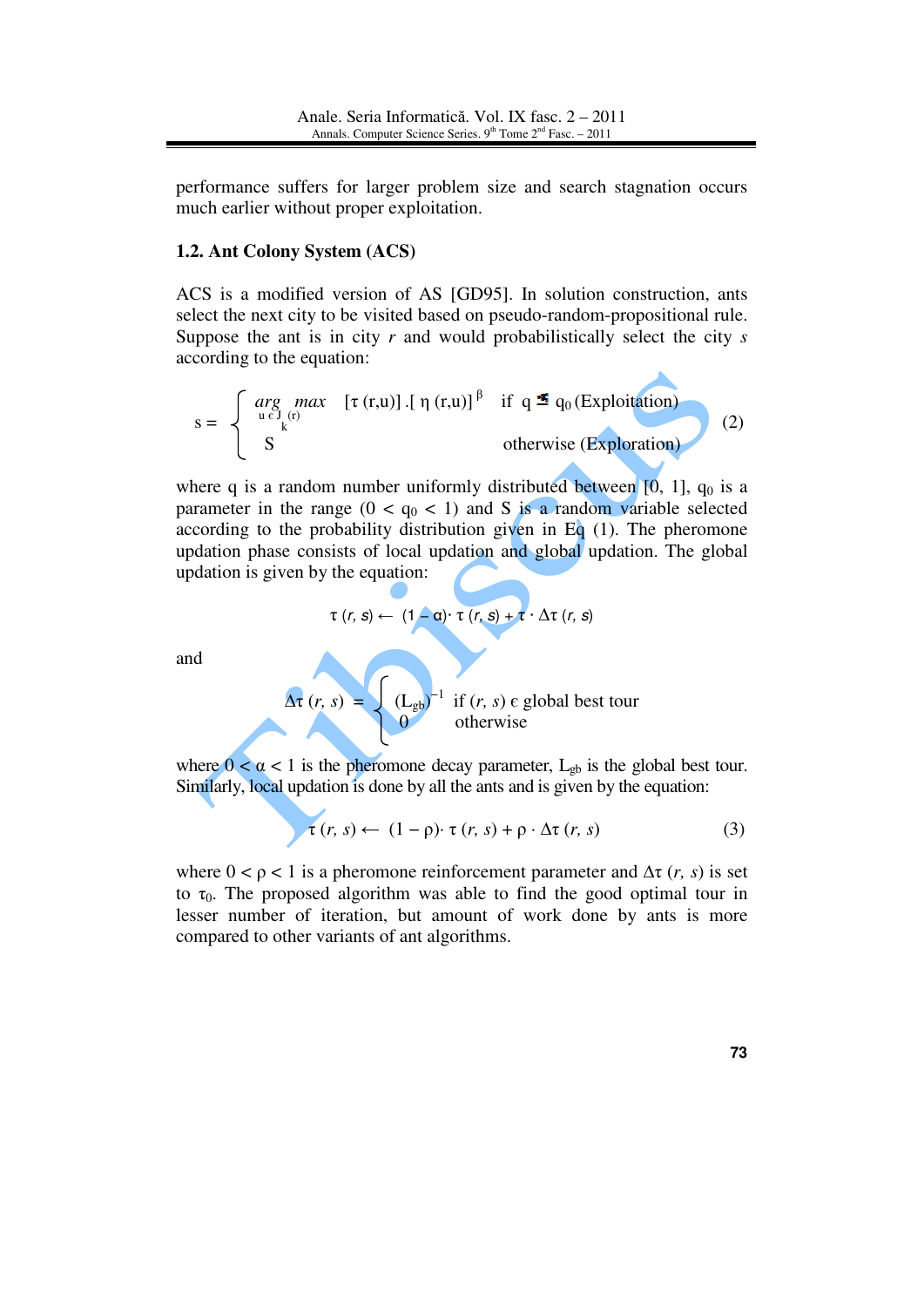#### **1.3. Rank-based Ant System (AR)**

The basic idea of elitist ants has been incorporated into the AR [BHS99]. In addition to that, each ant is assigned rank according to its performances and the assigned rank is used for the pheromone updation purpose. The solution construction phase is same as the AS. In pheromone updation phase, updation is done twice for the best selected tours (σ) and is given by the equations.

$$
\tau_{ij} = \rho \cdot \tau_{ij} + \Delta \tau_{ij}^{*} + \Delta \tau_{ij}^{*}
$$
\n
$$
\Delta \tau_{ij} = \sum_{\mu=1}^{\sigma-1} \Delta \tau_{ij}^{\mu}
$$
\n
$$
\Delta \tau_{ij}^{\mu} = \begin{cases}\n(\sigma-\mu) \cdot Q/L_{\mu} & \text{if the } \mu-\text{th best ant travel on edge(i, j)} \\
0 & \text{otherwise}\n\end{cases}
$$
\n(5)

and

where

$$
\Delta \tau_{ij}^* = \begin{cases} (\sigma - \mu) . Q/L^* & \text{if edge}(i, j) \text{ is a part of the best solution} \\ 0 & \text{otherwise} \end{cases}
$$

Here  $\Delta \tau_{ij}^*$  specifies the amount of pheromone increases due to elitist ants,  $\mu$  specifies the ranking index and  $\sigma$  is the number of elitist ants.

In first updation, trial contribution by the ant is based on its tour performance and in second updation trial contribution is weighted against the performance and accordingly done. If a given ant has found the better solution, then its ranking will be better and hence better trial contribution. One of the disadvantages of the rank system is, its inability to find the good optimum result. Even then the result obtained was nearer to the optimum solution.

### **1.4. Max-Min Ant System (MMAS)**

**74** MMAS is a modified version of elitist ant system [SH00]. The solution construction phase is same as the AS but it differs in the pheromone updation phase in two aspects. The first difference is the elite approach used for pheromone updation with the intention to exploit the best solution. The second difference is pheromone strength  $\tau_{ij}$  on all the edges will be in the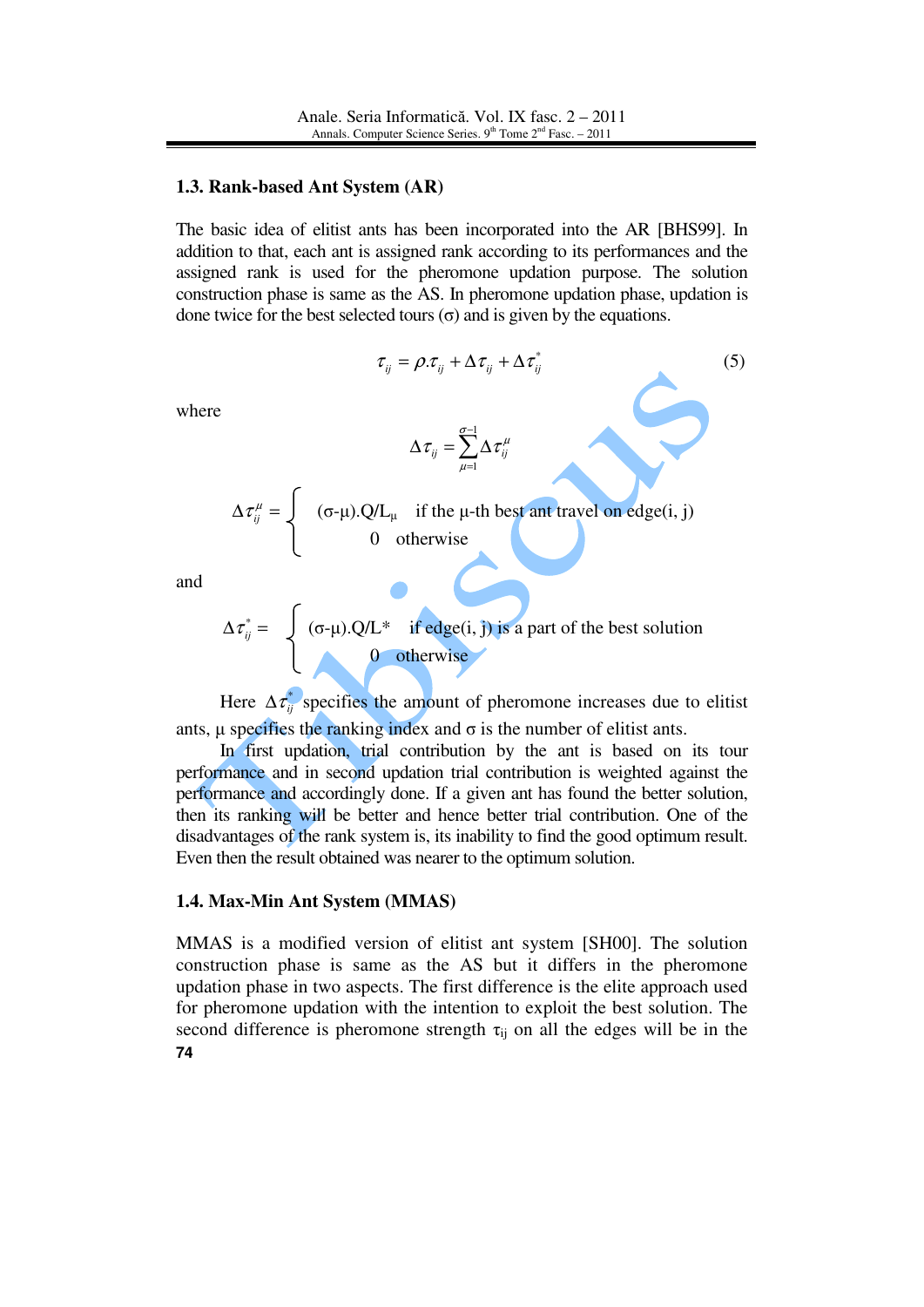range specified by  $\tau_{\min}$  and  $\tau_{\max}$  where  $\tau_{\min} < \tau_{ij} < \tau_{\max}$ . This will help the algorithm to avoid the early search stagnation. The updation of best path can be done with either global best or iteration best tour. This system also involves the branching factor, a technique to determine whether algorithm has converged or not. The branching factor is given by the equation:

$$
\tau > \tau_{il}^{\min} + \lambda \left( \tau_{ij}^{\max} - \tau_{ij}^{\min} \right) \tag{5}
$$

 The branching factor is the number of outgoing edges satisfying the Eq (5). The Average branching factor is computed by considering all the edges. If  $\tau$  value is approximately 1, then there exists only one edge for exiting the node, indicating that ants have found the better path. In order to explore the new tours, new mechanisms called smoothing of trials have been proposed. The smoothing mechanism will adjust the trial intensity on all edges by  $\tau_{\text{max}} - \tau_{ii}$  factor, there by facilitating the search in an unexplored region. Although MMAS is capable of finding the good optimal solution, it takes more time to converge.

## **2. Motivation**

In this paper, we suggest elite selection mechanism for Elitist Ants (EA) and Rank based ants (RA). The proposed variant is inspired by the EA and RA algorithms, where pre-defined number of ants is selected for the second time reinforcement. The paths that are updated in second time reinforcement are called elite paths. The motivation for proposing the algorithms comes from the following observation. The First observation is that the papers due to [DMC96], [BHS99] do not discuss the criteria for selecting the elitist ants and all the ants are treated as elitist. In fact, the program execution reveals that if smaller number of ants were selected as elitist, the exploitation of search area will be restricted near the good solutions and this may not contribute much to the final quality of solution. Similarly, if large number of ants were selected as elitist then most of the paths will get additional reinforcement leading to better exploration of search space. Although there will be improvement in quality of solution, but in due process there will be reinforcement for some paths that may not contribute to the final solution. This necessitates that optimum number of ants needs to be selected for second time reinforcement.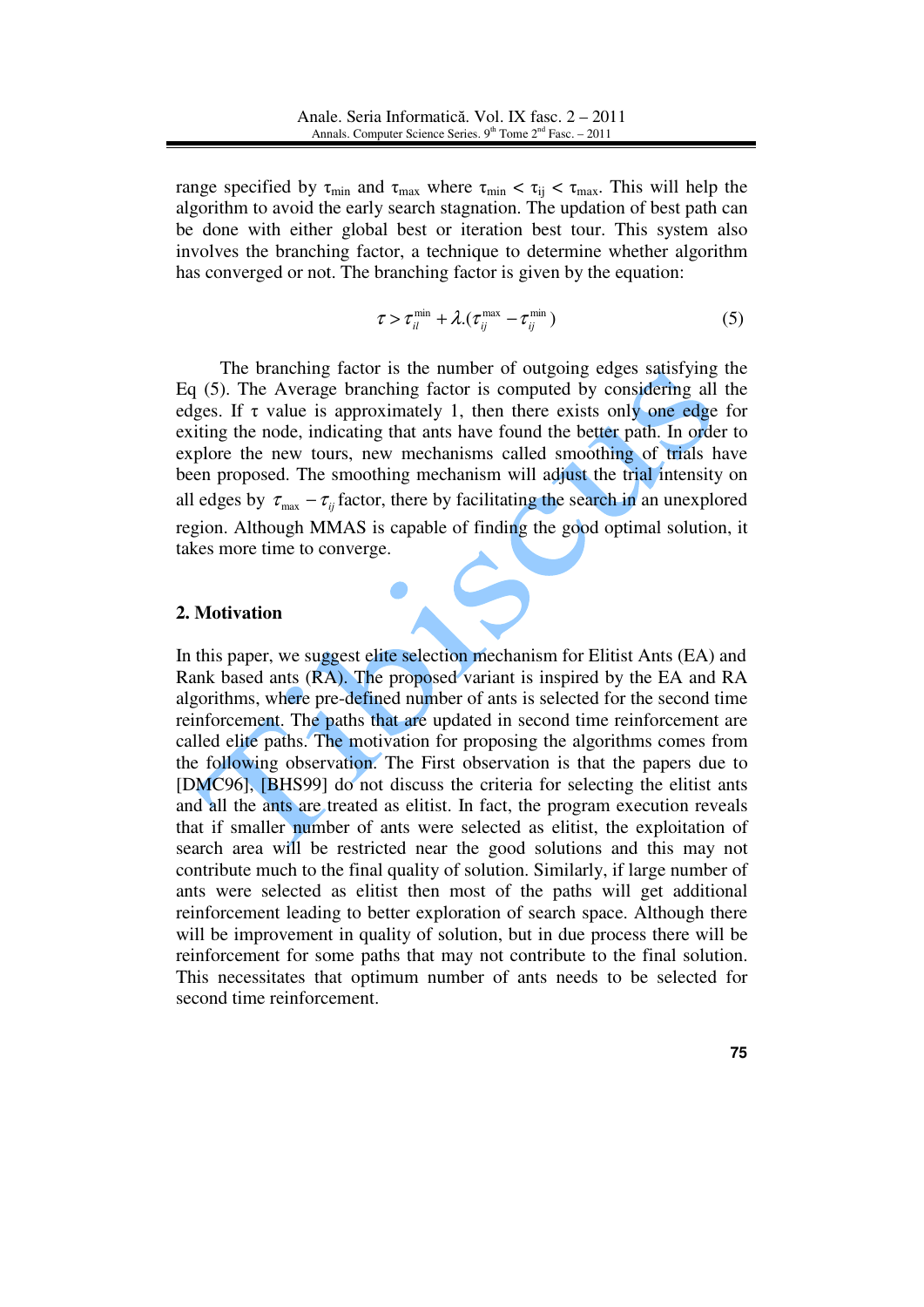The second observation reveals that at the early stage of program execution, ants gain information about the search space through exploration. It can be argued that size of the search space will be large at the initial stage and will get reduced at the later stage of execution due to knowledge gained by the ants about the search space in exploration phase. The additional reinforcement of appropriate paths in exploration stage should help ants in exploitation stage for better solution. The algorithm in execution should update comparatively larger number of elite paths during exploration phase and fewer numbers of paths upon transition to exploitation phase. It is interesting to observe that overall search region is going to be dynamic in nature and the dynamicity can be introduced by selecting appropriate number of elite ants. In this paper we will suggest the mechanism for selecting the elite ants purely based on the ant's performance using statistical functions.

# **3. Machine Learning**

This section will provide the brief outline of the machine learning. Machine Learning (ML) [Eth05] is a discipline of computing field concerned with training the machines to perform certain tasks. A machine learns to perform the task by gaining knowledge and by remembering the past experiences. The acquired knowledge and experience will be used to make the decisions that are necessary to solve the task. The underlying basis for learning mechanism is the statistical data collected from the observation and the data that will evolve in the future. The collected data will be used to train the machine, so that it can take appropriate decision for solving the task and the evolved data is used to adjust the decision making attitude of the machines in order to improve the accuracy and performance. The ultimate goal of the ML is to mimic the human intelligence in machines. Machine learning is an interdisciplinary field borrowed the idea from other fields like statistics, pattern recognition, artificial intelligence, adaptive control theory, evolutionary models etc. A machine can be trained to solve some of the tasks like:

- *Classification* The process in which machine will act as a classifier and assign the data to the groups/classes they belong.
- *Prediction* The mechanism is similar to classification, where a machine is going to predict the class of the incoming data based on past experience and knowledge.
- *Rule Generation* The mechanism is all about generating the rules by looking into the relation that exist between the data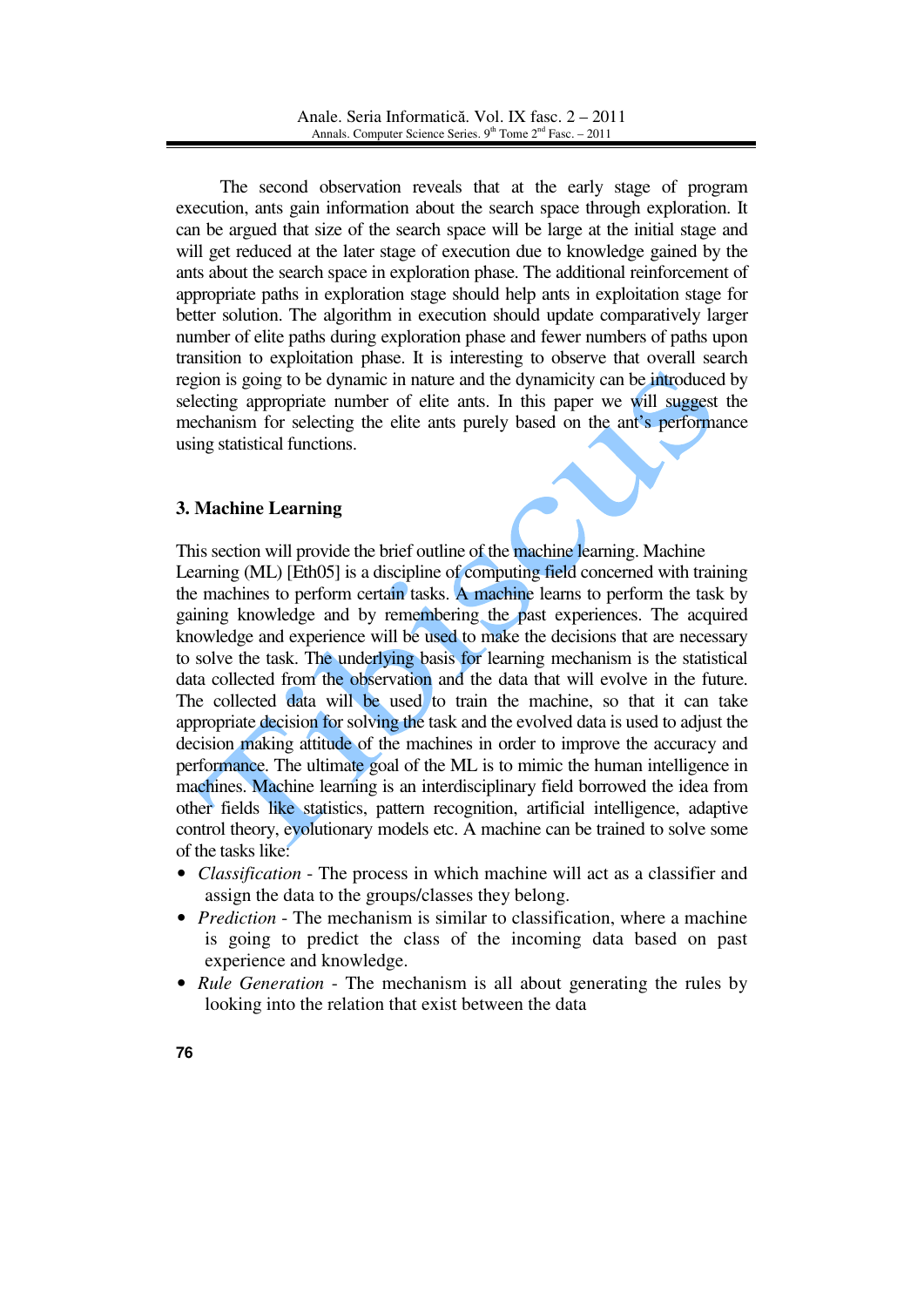• *Clustering* - The process of grouping the data by looking at the similarities present in the data.

The learning mechanism can be:

- 1 *Supervised learning* A machine have the knowledge about the number of classes and characteristic features of each class. Initially, machine will be trained with few samples of data to perform the task. Classification and prediction tasks fall under this category of learning.
- 2 *Unsupervised learning* In this learning mechanism, machine have no knowledge about the number of classes and characteristic features about the classes. In fact, machine learns by performing task. Clustering is an example that falls under this category of learning.
- 3 *Reinforcement learning* A learning mechanism that specifies the action need to be taken for each observations and reward the action in the form of feedback that guides the learning process.

 The ML methods has lot of application in real life and some of the them like analyzing customer buying pattern in supermarket, face recognition, stock market prediction etc have been commercially deployed.

# **4. The Selection Mechanism**

In this section, we will discuss the selection mechanism of dynamic ants. The selection process can be treated as a two class classification problem, where we need to design the classifier that will automatically classify the ants depending upon their performances. The classifier will place performing ants into one class and non-performing ants into another class. It can be observed that ants have to remember the class they belong in addition to tour length. The statistical tools will provide the boundary that separates the two classes. The following statistical tools have been used in the design of classifier:

• *Mid - Range Tour Selection (MRTS):* MRTS computes the average of a tour by considering best tour length and worst tour length in a given iteration and is given by the equation:

$$
MRTS = (Best Tour Length + Worst Tour Length)/2 \tag{6}
$$

• *Mean Tour Selection (MTS):* MTS computes the mean of the tour by considering all the tour lengths and is given by the equation: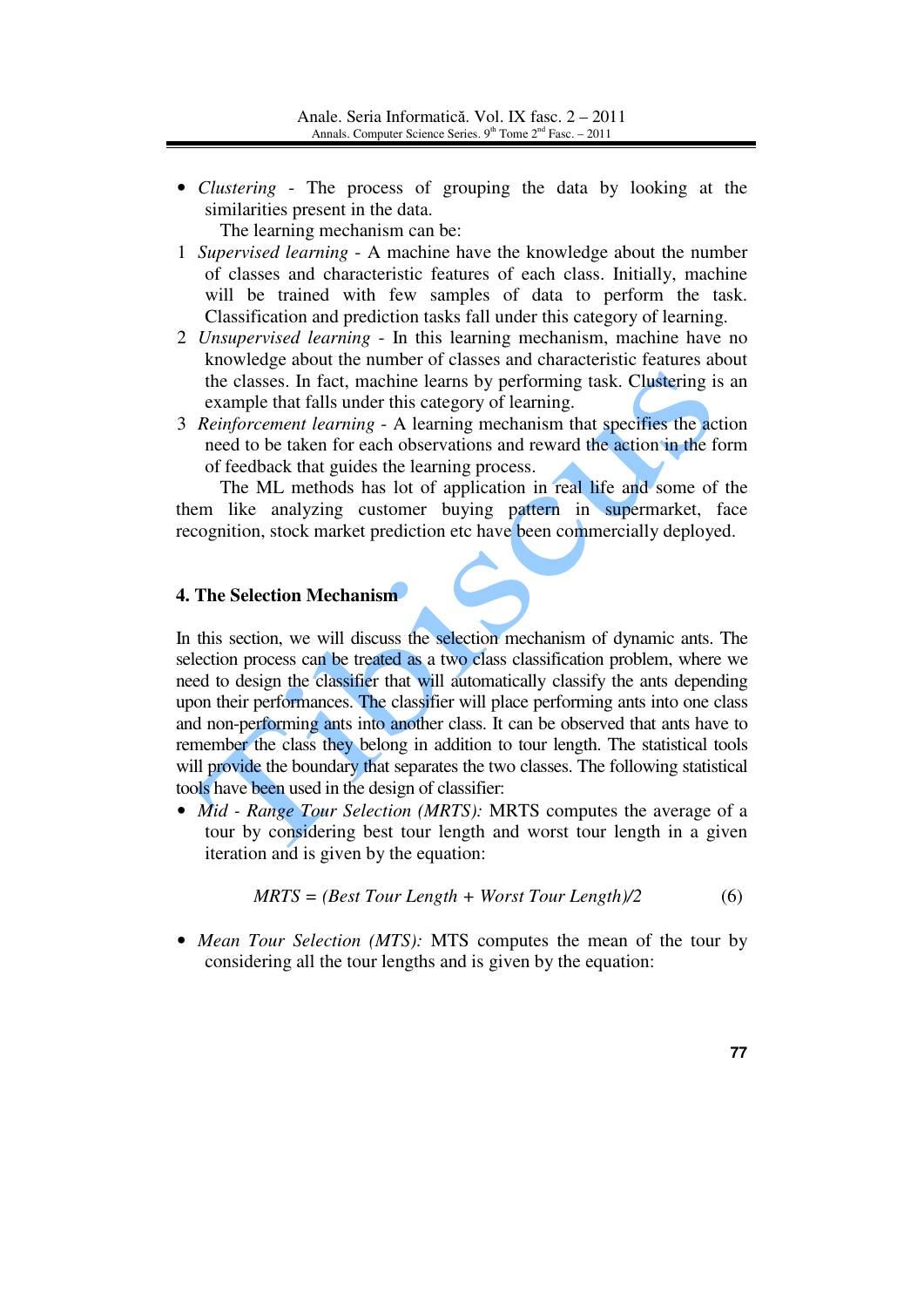$$
Mean = 1/n \sum_{i=1}^{n} TL_i
$$
 (7)

• *Median Tour Selection (MeTS):* Computes the median by arranging all the tour lengths  $TL_i$  in the increasing order i.e.,  $TL_1 \leq TL_2 \leq \cdots \leq TL_n$ and then select  $TL_{n/2}$  as the median value.

 The computed values of mid-range, mean and median in each iteration will provide the boundary for the classes.

### **5. The Proposed algorithms and its extension**

In this section, we will discuss the incorporation of selection mechanism into two versions of ant algorithms namely EA and RA. The selection mechanism will place all performing ants into one class and non-performing ants into another class based on statistical function. Suppose mean function is used for classification. Then tour performances lesser than mean will be in performing class and rest of the ants will be in non-performing class. In fact performing ants will get chance for additional reinforcement according to the algorithmic specification. The algorithmic specification for EA is given by the expression *e.Q/L* and for RA; it is same as Eq (4). It should be noted that number of elite ants varies across the iterations compared to traditional EA and RA, where the number of elite ants were fixed as a part of parameter settings. Since the number of selected ants varies across the iteration, we will name them as Dynamic Ants (DA). The proposed algorithms here onwards are named as Dynamic Elitist Ants (DEA) and Dynamic Rank Ants (DRA) due to incorporation of EA and RA in DA.

We further extend the dynamic elitism by incorporating punishment feature, where non performing ants will be punished by removing the pheromone on the path they have travelled. The basic purpose of introducing the punishment mechanism is to favor exploitation process by restricting the search in promising area of the search space. The quantity of pheromone to be removed will be specified by the algorithmic specification. The algorithmic specification for EA specifies to decrease the quantity of pheromone trial proportional to the quality of solution found on non elite paths and in case of RA, all the non elite paths are weighted according to their performances and accordingly decreased. The generic punishment feature for EA and RA is given by the equation:

$$
\tau_{ij} = \tau_{ij} - \Delta \tau_{ij}^*
$$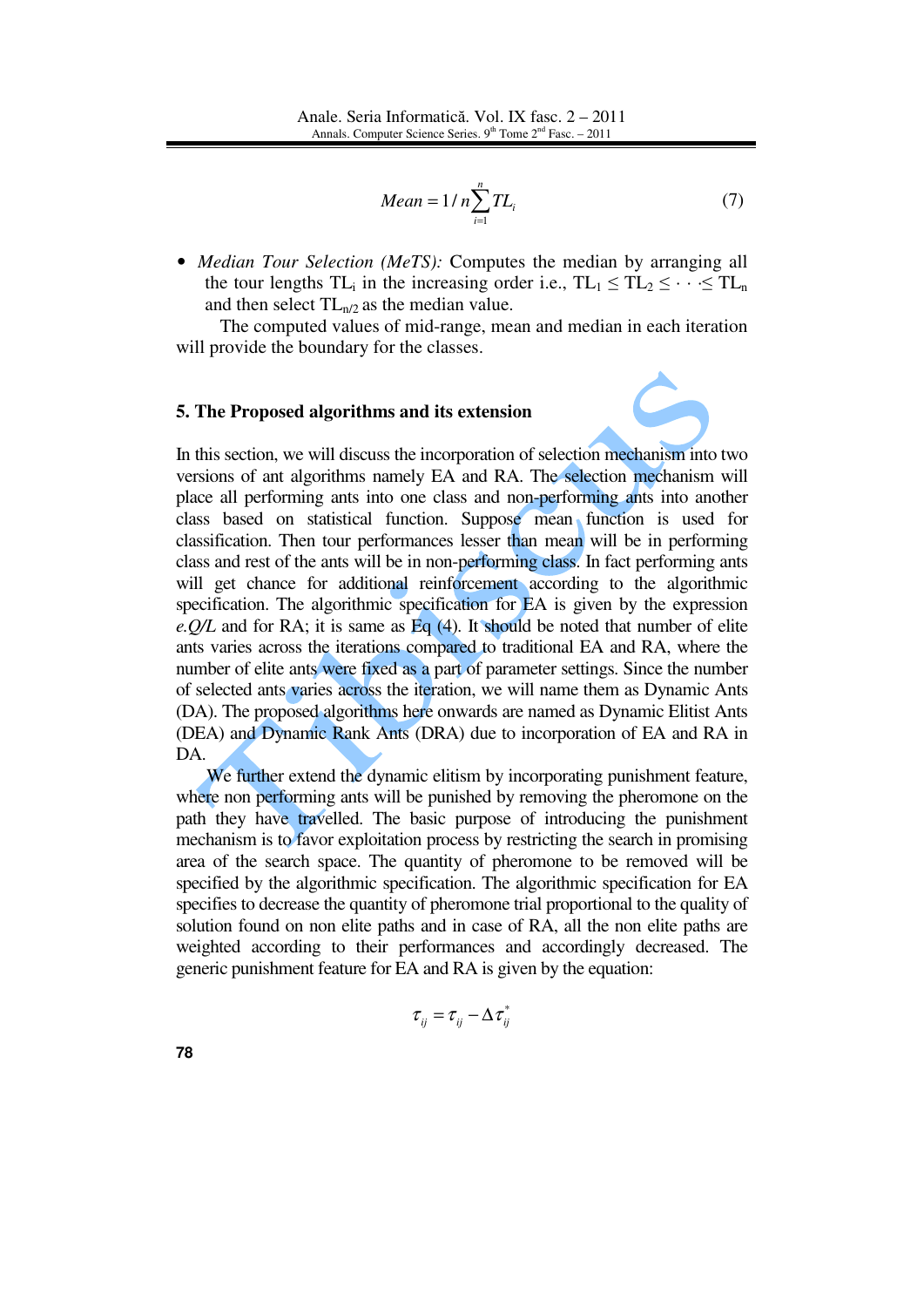where 
$$
\Delta \tau_{ij}^* = \sum_{k=1}^l \Delta \tau_{ij}^k
$$

Also  $\Delta \tau_{ij}^k$  in case of EA is given by the equation:

$$
\Delta \tau_{ij}^k = \begin{cases} e \cdot Q^* / L_k & \text{if (i, j) } \in k\text{-th ant's non performing tour list} \\ 0 & \text{otherwise} \end{cases}
$$

and the  $\Delta \tau_{ij}^k$  in case of RA is given by the equation:

$$
\Delta \tau_{ij}^{k} = \begin{cases} Q^{*}(m-k)/L_{k} & \text{if (i, j) c k-th ant's non performing tour list} \\ 0 & \text{otherwise} \end{cases}
$$

where  $Q^*$  is the algorithmic constant. If *e* represents the number of elite ants in a particular iteration, then *L* represents the non-elite ants given by the expression *L= m−e*. It should be noted that number of performing ants and non performing ants vary across the iteration and it will be determined by ant's performance in previous iteration.

## **6. Experimental Studies**

In order to demonstrate the superiority of the proposed algorithm, we compared our results with MMAS, a best variant among the existing ant algorithm available in the literature. To have a better assessment of the proposed algorithm, parameters α, β were varied from 1 to 5 and ρ was varied from 0.7 to 1.0. The proposed algorithms were executed for 10 times independently by considering some of the datasets available in the TSPLIB. The maximum number of iteration was set to 100000. The Table 1 provides the comparative results for Dynamic Elitist Ants (DEA) and Dynamic Rank Ants (DRA) algorithm incorporated with statistical tool (Mean, Median and Mid-Range tour selection). The proposed algorithms are compared with MMAS+IB+PTS for best solution, average solution and the percentage of deviation from the optimal solution. The average solution was computed using the best solutions of last 50 iterations. The proposed algorithms were able to find the better solutions for most of the datasets. The Table 1 shows that DEA incorporated with MTS provides best solution for att48 dataset with deviation of 0.04% and with incorporation of MeTS provides best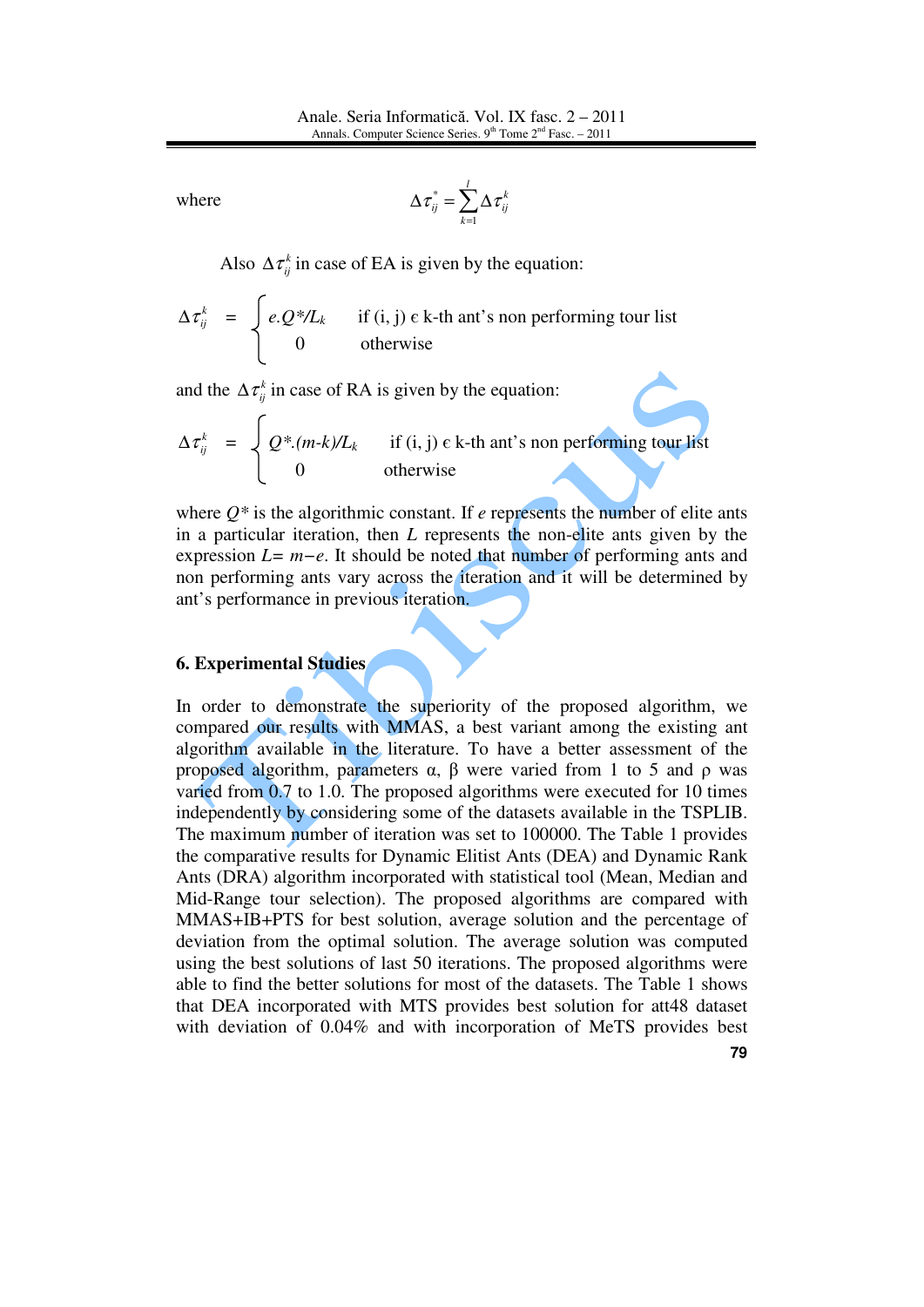solution for st70 dataset with deviation of 0.05%. The incorporation of MTS in DRA provides best solution for Kroa100, lin318 with observed deviation of 0.01% and with MeTS incorporation, best results were obtained for Kroa100 and Kroa200 with 0% deviation.

 In general, it can be concluded that DEA provides better results for smaller dimension problems and DRA provides better results for higher dimension problems. The solutions provided by MRTS deviate more from the optimal solution compared to other tour selection mechanism for both DEA and DRA algorithms and it can be attributed to updation of not so promising paths. The algorithmic simulation suggests that median function takes lesser number of iterations to find optimal solution than the mean function. Another interesting observation is that, average solutions of proposed algorithms for most of the datasets have larger deviations from the optimal solutions indicating lack of focus to concentrate on promising region of the search spaces.

| <b>Datasets</b>   | Tuble 1. Comparison of performance of <b>D</b> ynamic time with minimo<br><b>Algorithms</b> | <b>Best (Std Dev)</b> | <b>Average (Std Dev)</b> |  |
|-------------------|---------------------------------------------------------------------------------------------|-----------------------|--------------------------|--|
|                   | MMAS+IB+PTS                                                                                 | $2022.1(0.1\%)$       | 2025.3 (0.26%)           |  |
|                   | <b>DEAMR</b>                                                                                | 2039.4 (0.96%)        | 2055.6 (1.76%)           |  |
|                   | <b>DEAM</b>                                                                                 | 2034.7 (0.72%)        | 2046.9 (1.33%)           |  |
| bays29            | <b>DEAMed</b>                                                                               | $2021.7(0.08\%)$      | 2047.3 (1.35%)           |  |
|                   | <b>DRAMR</b>                                                                                | 2044.4 (1.20%)        | 2059.5 (1.95%)           |  |
|                   | <b>DRAM</b>                                                                                 | 2040.8 (1.02%)        | 2055.9 (1.77%)           |  |
|                   | <b>DRAMed</b>                                                                               | 2042.2 (1.09%)        | 2057.8 (1.87%)           |  |
|                   | MMAS+IB+PTS                                                                                 | 10634.4 (0.06%)       | 10640.8 (0.12%)          |  |
|                   | <b>DEAMR</b>                                                                                | 10821.8 (1.82%)       | 10892.4 (2.48%)          |  |
|                   | <b>DEAM</b>                                                                                 | $10632.8(0.04\%)$     | 10695.1 (0.63%)          |  |
| att48             | <b>DEAMed</b>                                                                               | 10638.2 (0.09%)       | 10702.7 (0.7%)           |  |
|                   | <b>DRAMR</b>                                                                                | 10768.9 (1.32%)       | 10844.7 (2.03%)          |  |
|                   | <b>DRAM</b>                                                                                 | 10656.8(0.27%)        | 10690.5 (0.58%)          |  |
|                   | <b>DRAMed</b>                                                                               | 10643.8 (0.14%)       | 10697.4 (0.65%)          |  |
|                   | MMAS+IB+PTS                                                                                 | 426.2 (0.04%)         | 427.8 (0.43%)            |  |
| eil <sub>51</sub> | <b>DEAMR</b>                                                                                | 438.4 (2.42%)         | 448.3 (4.74%)            |  |
|                   | <b>DEAM</b>                                                                                 | 426.5 $(0.11\%)$      | 442.6 (3.41%)            |  |
|                   | <b>DEAMed</b>                                                                               | 426.8 (0.18%)         | 433.2 (1.21%)            |  |
|                   | <b>DRAMR</b>                                                                                | 436.2 $(1.91\%)$      | 444.9 (3.94%)            |  |
|                   | DRAM)                                                                                       | 434.6 (1.54%)         | 442.7 (3.43%)            |  |
|                   | <b>DRAMed</b>                                                                               | 431.6 (0.84%)         | 439.7 (2.73%)            |  |

**Table 1: Comparison of performance of Dynamic Ants with MMAS**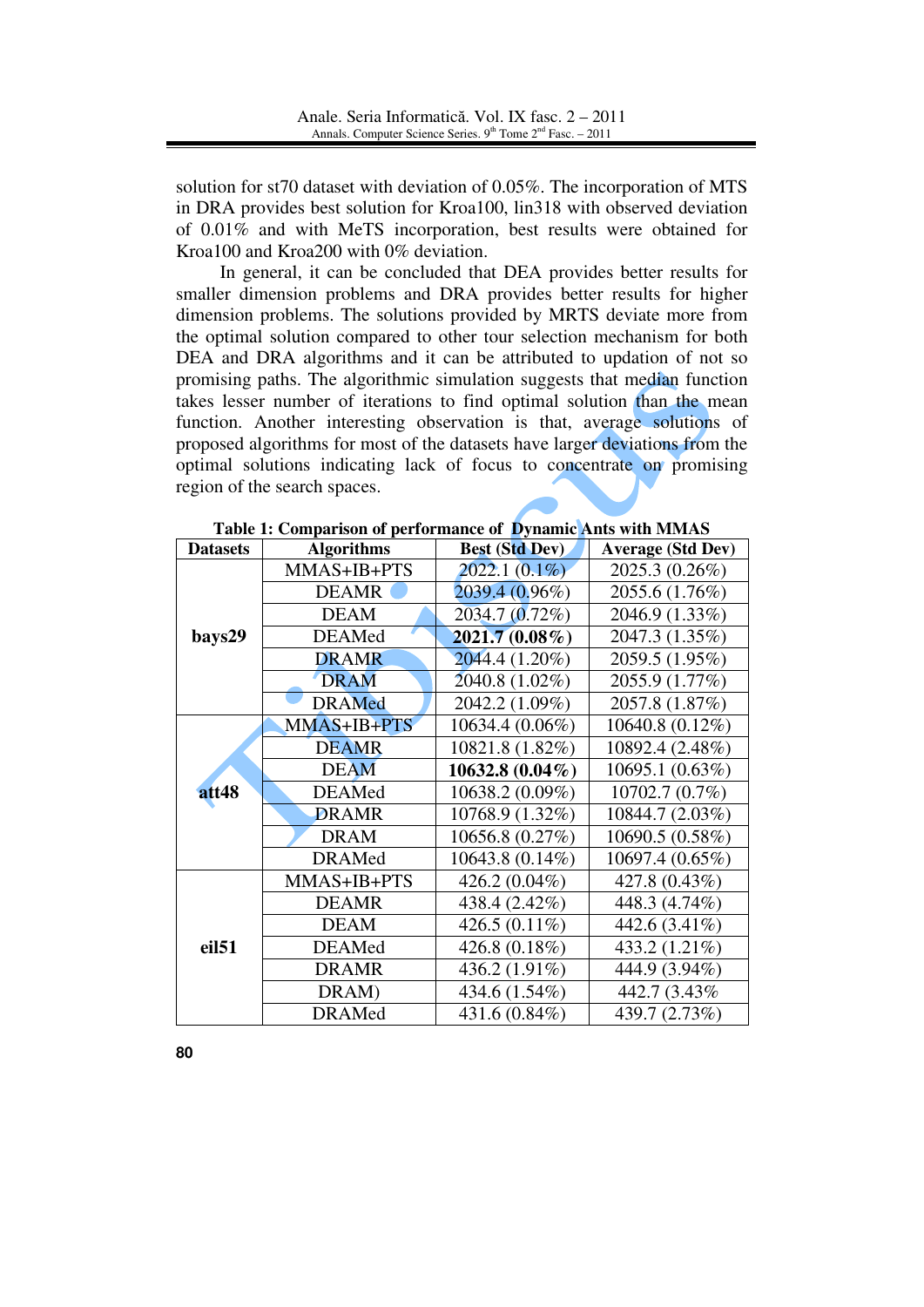| <b>Datasets</b> | <b>Algorithms</b> | <b>Best (Std Dev)</b> | <b>Average (Std Dev)</b> |
|-----------------|-------------------|-----------------------|--------------------------|
|                 | MMAS+IB+PTS       | 675.5 (0.07%)         | 680.3 (0.78%)            |
|                 | <b>DEAMR</b>      | 712.7 (5.58%)         | 730.4 (8.20%)            |
|                 | <b>DEAM</b>       | 678.5 (0.51%)         | 710.1 (5.2%)             |
| st70            | <b>DEAMed</b>     | 675.4 $(0.05\%)$      | 698.3 (3.45%)            |
|                 | <b>DRAMR</b>      | 685.3 (1.52%)         | 710.7 (5.28%)            |
|                 | <b>DRAM</b>       | 678.5 (0.51%)         | 689.4 (2.13%)            |
|                 | <b>DRAMed</b>     | 677.2 (0.32%)         | 686.4 (1.68%)            |
|                 | MMAS+IB+PTS       | 538.5 (0.09%)         | 539.9 (0.35%)            |
|                 | <b>DEAMR</b>      | 552.6 (2.71%)         | 582.4 (8.25%)            |
|                 | <b>DEAM</b>       | 545.7 (1.43%)         | 551.4 (2.49%)            |
| eil76           | <b>DEAMed</b>     | 547.6 (1.78%)         | $561.2(4.31\%)$          |
|                 | <b>DRAMR</b>      | 554.3 (3.02%)         | 575.7(7%)                |
|                 | <b>DRAM</b>       | 542.4 $(0.81\%)$      | 549.8 (2.19%)            |
|                 | <b>DRAMed</b>     | 540.3 $(0.42\%)$      | 548.7(1.98%)             |
|                 | MMAS+IB+PTS       | $21285.4(0.01\%)$     | 21336.9 (0.26%)          |
|                 | <b>DEAMR</b>      | 21890.8 (3.28%)       | 22140.7 (4.03%)          |
|                 | <b>DEAM</b>       | 21540.6 (1.21%)       | 21598.6 (1.48%)          |
| Kroa100         | DEAMed            | 21385.7 (0.48%)       | 21456.9 (0.82%)          |
|                 | <b>DRAMR</b>      | 21780.4 (2.34%)       | 21930.7 (3.04%)          |
|                 | <b>DRAM</b>       | 21284.6 (0.01%)       | 21436.3 (0.72%)          |
|                 | <b>DRAMed</b>     | $21283.8(0\%)$        | 21385.6 (0.48%)          |
|                 | MMAS+IB+PTS       | 29372.2 (0.01%)       | 29385.8 (0.06%)          |
|                 | <b>DEAMR</b>      | 31468.9 (7.15%)       | 31790.5 (8.24%)          |
|                 | <b>DEAM</b>       | 29640.6 (0.92%)       | 29689.9 (1.09%)          |
| kroa200         | <b>DEAMed</b>     | 29536.7 (0.57%)       | 29590.3 (0.75%)          |
|                 | <b>DRAMR</b>      | 29840.6 (1.60%)       | 29994.8 (2.13%)          |
|                 | <b>DRAM</b>       | 29390.9 (0.07%)       | 29569.4 (0.68%)          |
|                 | <b>DRAMed</b>     | 29370.3 (0%)          | 29480.8 (0.38%)          |
|                 | MMAS+IB+PTS       | 42035.7 (0.01%)       | 42055.8 (0.06%)          |
|                 | <b>DEAMR</b>      | 44896.5 (6.82%)       | 45218.7 (7.58%)          |
|                 | <b>DEAM</b>       | 43220.6 (2.83%)       | 43312.7 (3.05%)          |
| lin318          | <b>DEAMed</b>     | 42870.4 (2%)          | 42910.3 (2.09%)          |
|                 | <b>DRAMR</b>      | 43723.6 (4.03%)       | 43890.4 (4.42%)          |
|                 | <b>DRAM</b>       | 42034.5 (0.01%)       | 42392.3 (0.86%)          |
|                 | <b>DRAMed</b>     | 42137.2 (0.25%)       | 42297.8 (0.63%)          |

Anale. Seria Informatică. Vol. IX fasc. 2 – 2011 Annals. Computer Science Series. 9<sup>th</sup> Tome 2<sup>nd</sup> Fasc. – 2011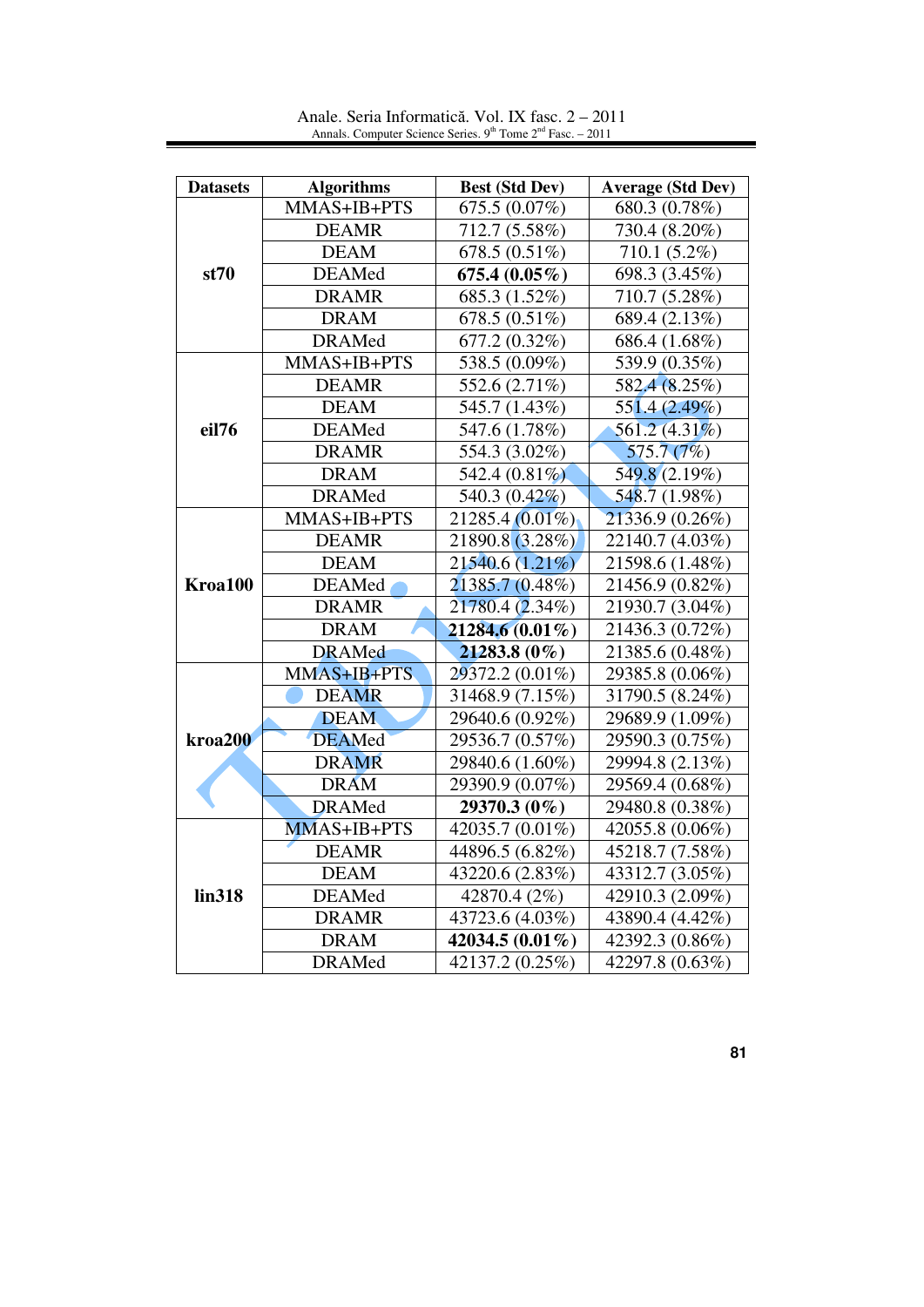The Table 2 shows the incorporation of punishment mechanism to dynamic ants. On comparison with Table 1, it can be observed that punishment mechanism improvises the solution obtained by DA and also obtains the best optimal solution for some of the datasets. The quality of solution found by MRTS was inferior and exhibits larger deviation from the optimal solution. The punishment mechanism improvises the average solution for most of the datasets under consideration, demonstrating the algorithms ability in restricting the search in promising area of search space.

| <b>Datasets</b>   | <b>Algorithms</b> | <b>Best (Std Dev)</b> | <b>Average (Std Dev)</b> |  |
|-------------------|-------------------|-----------------------|--------------------------|--|
|                   | MMAS+IB+PTS       | 2022.1 (0.1%)         | 2025.3 (0.26%)           |  |
|                   | DEAMR pun         | 2053.5 (1.65%)        | $2082.1(3.07\%)$         |  |
|                   | DEAM pun          | 2022.4 (0.11%)        | $2027.8(0.38\%)$         |  |
| bays29            | DEAMed_pun        | $2021.5(0.07\%)$      | $2023.6(0.17\%)$         |  |
|                   | DRAMR pun         | 2052.8 (1.62%)        | 2074.4 (2.69%)           |  |
|                   | DRAM_pun          | $2038.9(0.93\%)$      | 2044.9 (1.23%)           |  |
|                   | DRAMed pun        | 2034.7 (0.72%)        | 2044.6 (1.21%)           |  |
|                   | MMAS+IB+PTS       | 10634.4 (0.06%)       | 10640.8 (0.12%)          |  |
|                   | DEAMR_pun         | 10730.5 (0.96%)       | 10834.4 (1.94%)          |  |
|                   | DEAM pun          | $10632.2(0.03\%)$     | 10645.2 (0.16%)          |  |
| att48             | DEAMed_pun        | $10630.4(0.02\%)$     | 10638.8 $(0.1\%)$        |  |
|                   | DRAMR pun         | 10656.7(0.27%)        | 10712.4 (0.79%)          |  |
|                   | DRAM pun          | 10643.2 (0.14%)       | 10668.8 (0.38%)          |  |
|                   | DRAMed pun        | 10645.9 (0.16%)       | 10674.6 (0.43%)          |  |
|                   | MMAS+IB+PTS       | 426.2 (0.04%)         | 427.8 (0.43%)            |  |
|                   | DEAMR_pun         | 440.6 (2.94%)         | 455.3 (6.37%)            |  |
|                   | DEAM_pun          | 426.4 $(0.09\%)$      | 434.3 (1.47%)            |  |
| eil <sub>51</sub> | DEAMed pun        | 426.1 $(0.02\%)$      | 427.4 (0.32%)            |  |
|                   | DRAMR pun         | 440.5 (2.92%)         | 452.3 (5.67%)            |  |
|                   | DRAM pun          | 432.7 (1.09%)         | 438.9 (3.02%)            |  |
|                   | DRAMed pun        | 430.8 (0.65%)         | 437.3 (2.65%)            |  |
|                   | MMAS+IB+PTS       | $675.5(0.07\%)$       | 680.3(0.78%)             |  |
|                   | DEAMR_pun         | 698.4 (3.46%)         | 720.3 (6.71%)            |  |
|                   | DEAM_pun          | 675.3 $(0.04\%)$      | 678.6(0.53%)             |  |
| st70              | DEAMed_pun        | 680.8 (0.85%)         | 685.3 (1.52%)            |  |
|                   | DRAMR pun         | 691.5 (2.44%)         | 715.6 (6.01%)            |  |
|                   | DRAM pun          | $676.5(0.22\%)$       | 684.5 (1.40%)            |  |
|                   | DRAMed pun        | 675.4 $(0.05\%)$      | 682.7 (1.14%)            |  |

| Table 2: Comparison of performance of Punished Dynamic Ants with MMAS |  |  |
|-----------------------------------------------------------------------|--|--|
|                                                                       |  |  |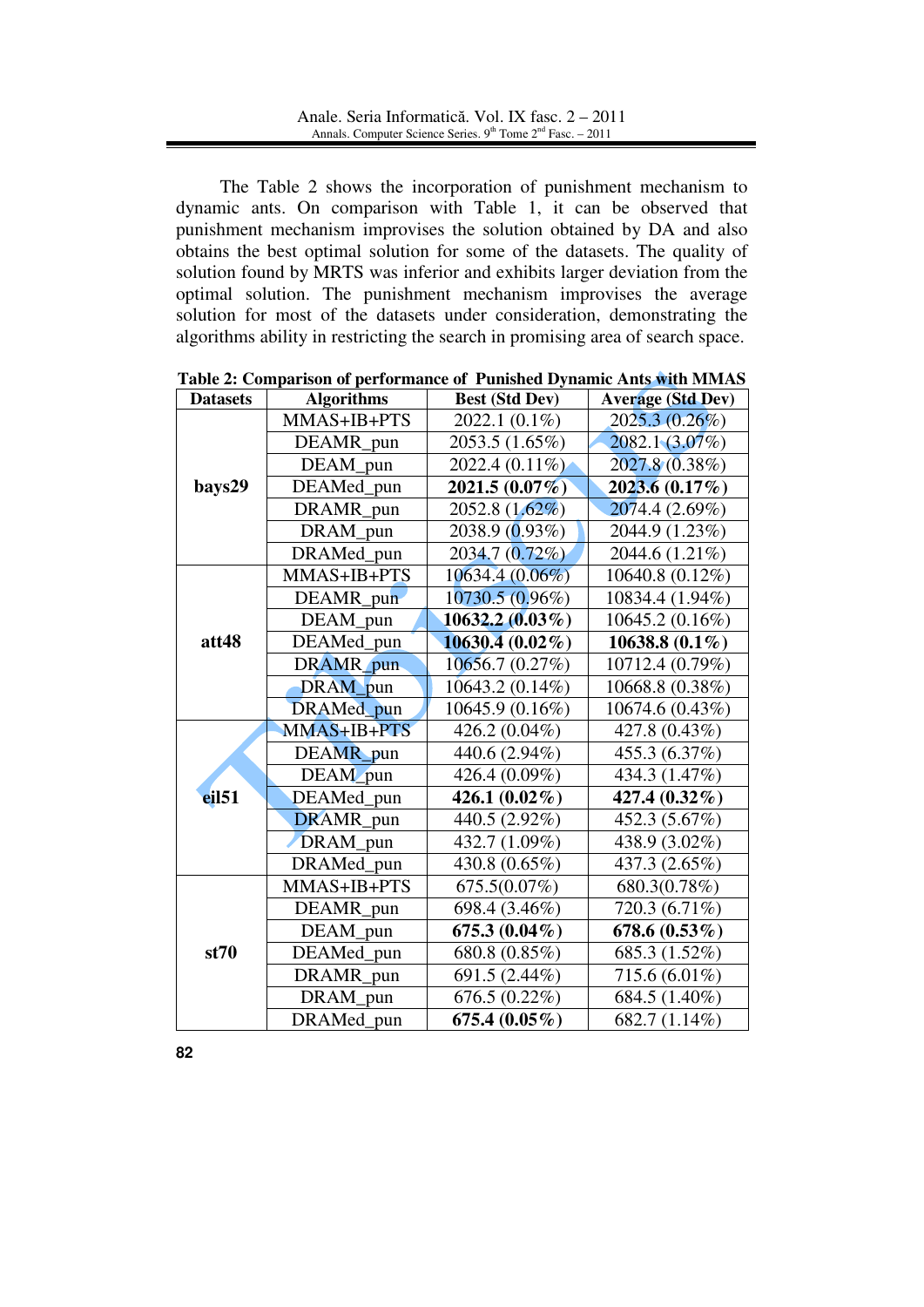| <b>Datasets</b>     | <b>Algorithms</b> | <b>Best (Std Dev)</b> | <b>Average (Std Dev)</b> |  |
|---------------------|-------------------|-----------------------|--------------------------|--|
|                     | MMAS+IB+PTS       | 538.5 (0.09%)         | 539.9 (0.35%)            |  |
| eil76               | DEAMR_pun         | 561.4 (4.34%)         | 584.3 (8.60%)            |  |
|                     | DEAM pun          | 541.4 (0.63%)         | 548.4 (1.93%)            |  |
|                     | DEAMed_pun        | 545.6 (1.41%)         | 555.4 (3.23%)            |  |
|                     | DRAMR_pun         | 548.5 (2%)            | 564.3 (4.88%)            |  |
|                     | DRAM pun          | 541.4 (0.63%)         | 545.6 (1.41%)            |  |
|                     | DRAMed_pun        | 538.8 (0.14%)         | 543.7 (1.05%)            |  |
|                     | MMAS+IB+PTS       | 21285.4 (0.01%)       | 21336.9 (0.26%)          |  |
|                     | DEAMR pun         | 21780.4 (2.34%)       | 21867.3 (2.75%)          |  |
|                     | DEAM pun          | 21321.6 (0.18%)       | 21375.1 (0.43%)          |  |
| Kroa100             | DEAMed pun        | 21330.7 (0.22%)       | $21367.8(0.4\%)$         |  |
|                     | DRAMR_pun         | 21610.6 (1.54%)       | 21688.7 (1.91%)          |  |
|                     | DRAM pun          | 21286.3 (0.02%)       | $21295.7(0.06\%)$        |  |
|                     | DRAMed pun        | $21282.7(0\%)$        | $21288.4(0.03\%)$        |  |
|                     | MMAS+IB+PTS       | 29372.2 (0.01%)       | 29385.8 (0.06%)          |  |
|                     | DEAMR pun         | 30850.7 (5.04%)       | 31224.7 (6.32%)          |  |
|                     | DEAM pun          | 29540.8 (0.58%)       | 29588.4 (0.75%)          |  |
| kroa <sub>200</sub> | DEAMed_pun        | 29444.8 (0.26%)       | 29489.2 (0.41%)          |  |
|                     | DRAMR pun         | 29664.8 (1.01%)       | 29710.7 (1.16%)          |  |
|                     | DRAM pun          | 29446.5 (0.26%)       | 29486.5 (0.40%)          |  |
|                     | DRAMed pun        | $29368.5(0.0\%)$      | 29380.8 (0.04%)          |  |
|                     | MMAS+IB+PTS       | 42035.7 (0.01%)       | 42055.8 (0.06%)          |  |
|                     | DEAMR pun         | 44219.6 (5.12%)       | 44870.4 (6.76%)          |  |
|                     | DEAM_pun          | 42780.5 (1.78%)       | 42932.7 (2.15%)          |  |
| lin318              | DEAMed pun        | 42540.8 (1.21%)       | 42624.3 (1.41%)          |  |
|                     | DRAMR pun         | 43879.5 (4.40%)       | 43964.3 (4.60%)          |  |
|                     | DRAM pun          | 42033.2 (0%)          | 42042.9 (0.03%)          |  |
|                     | DRAMed_pun        | 42045.7 (0.03%)       | 42094.3 (0.15%)          |  |

Anale. Seria Informatică. Vol. IX fasc. 2 – 2011 Annals. Computer Science Series.  $9<sup>th</sup>$  Tome  $2<sup>nd</sup>$  Fasc. – 2011

 The Table 3 provides the details of average number of ants selected for second time updation and the total number of ants present in the system, when optimal solution is obtained. It can be observed that more than 70- 80% ants in the system are selected for additional reinforcement in MRTS mechanism and 60-70% of ants in case of MTS and MeTS. The selection of larger number of ants for additional reinforcement in MRTS indicates the algorithm inability for not obtaining the optimal solution.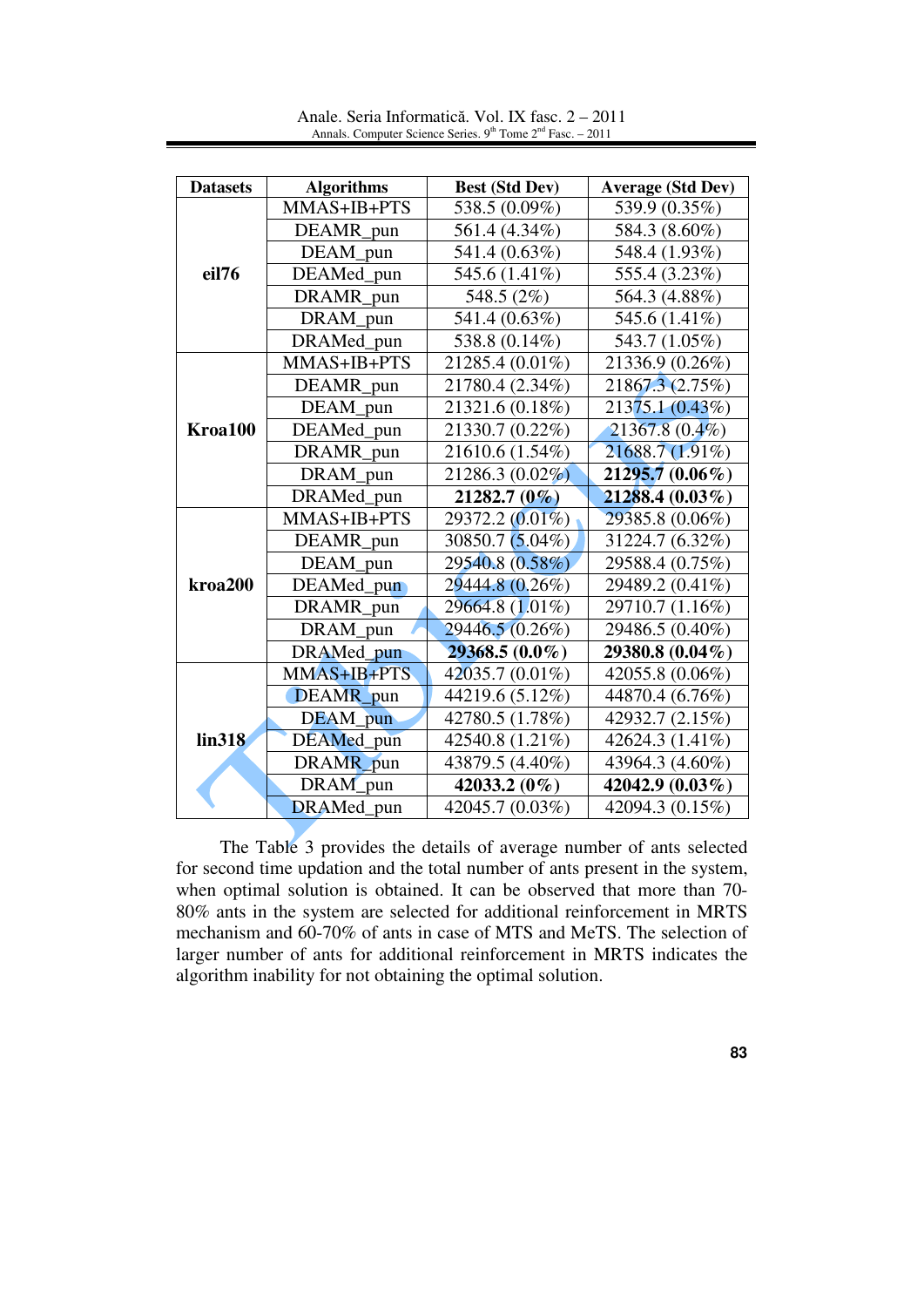| <b>Data Sets</b>    | <b>DEAMR</b> | <b>DEAM</b> | <b>DEA</b> Med | <b>DRAMR</b> | <b>DRAM</b> | <b>DRA</b> Med |
|---------------------|--------------|-------------|----------------|--------------|-------------|----------------|
| baysg29             | 7.14         | 6.88        | 6.37           | 7.36         | 7.20        | 7.26           |
|                     | (10)         | (10)        | (10)           | (10)         | (10)        | (10)           |
| att48               | 7.52         | 6.18        | 6.47           | 7.36         | 6.52        | 6.23           |
|                     | (10)         | (10)        | (10)           | (10)         | (10)        | (10)           |
| eil <sub>51</sub>   | 15.42        | 12.36       | 12.54          | 15.18        | 14.83       | 14.57          |
|                     | (20)         | (20)        | (20)           | (20)         | (20)        | (20)           |
| st70                | 8.16         | 6.44        | 6.12           | 7.18         | 6.38        | 6.24           |
|                     | (10)         | (10)        | (10)           | (10)         | (10)        | (10)           |
| eil76               | 7.66         | 6.85        | 7.14           | 7.84         | 6.83        | 6.57           |
|                     | (10)         | (10)        | (10)           | (10)         | (10)        | (10)           |
| Kroa100             | 15.16        | 13.36       | 12.58          | 14.94        | 12.44       | 12.21          |
|                     | (20)         | (20)        | (20)           | (20)         | (20)        | (20)           |
| Kroa <sub>200</sub> | 26.72        | 20.82       | 18.48          | 21.76        | 18.78       | 18.15          |
|                     | (30)         | (30)        | (30)           | (30)         | (30)        | (30)           |
| lin318              | 27.44        | 23.13       | 21.64          | 23.95        | 18.33       | 18.68          |
|                     | (30)         | (30)        | (30)           | (30)         | (30)        | (30)           |

**Table 3: Average number of ants selected for second time updation for Dynamic Ants** 

 The Table 4 shows the details of average number of ant's usage for punished dynamic ants. The MRTS variant selects 60-70% and MTS, MeTS selects in the range of  $50-60\%$  of ants in the system for additional reinforcement. On comparison of Table 3 and Table 4, it can be observed that punishment mechanism selects lesser number of ants compared to nonpunished mechanism.

 The punishment mechanism demonstrate its ability in restricting the search in promising region by making use of optimal number of ants for additional reinforcement purpose. We continued the investigation on selection mechanism of ants for additional reinforcement by plotting the Box and Whisker graph, which provides the details of ant's selection distribution.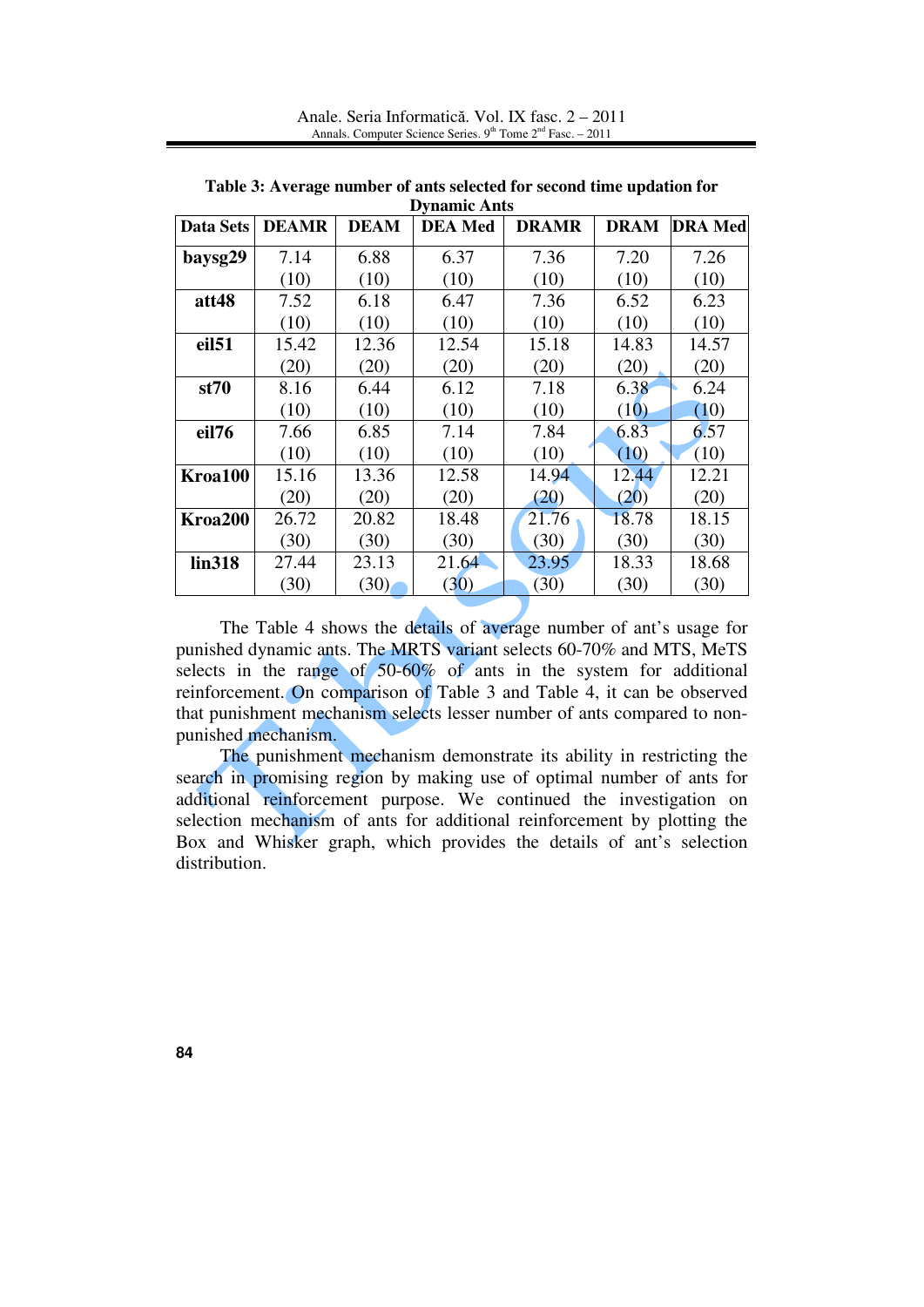| <b>Punished Dynamic Ants</b> |              |             |                |              |       |                    |  |  |
|------------------------------|--------------|-------------|----------------|--------------|-------|--------------------|--|--|
| Data Sets                    | <b>DEAMR</b> | <b>DEAM</b> | <b>DEA</b> Med | <b>DRAMR</b> |       | <b>DRAM DRAMed</b> |  |  |
| baysg29                      | 6.58         | 5.14        | 5.07           | 6.53         | 5.72  | 5.53               |  |  |
|                              | (10)         | (10)        | (10)           | (10)         | (10)  | (10)               |  |  |
| att48                        | 6.15         | 5.03        | 5.01           | 5.26         | 5.18  | 5.23               |  |  |
|                              | (10)         | (10)        | (10)           | (10)         | (10)  | (10)               |  |  |
| eil <sub>51</sub>            | 13.84        | 10.48       | 10.36          | 14.26        | 12.20 | 11.78              |  |  |
|                              | (20)         | (20)        | (20)           | (20)         | (20)  | (20)               |  |  |
| st70                         | 6.87         | 5.18        | 5.55           | 6.56         | 5.44  | 5.21               |  |  |
|                              | (10)         | (10)        | (10)           | (10)         | (10)  | (10)               |  |  |
| eil76                        | 7.24         | 5.45        | 5.52           | 5.70         | 5.37  | 5.11               |  |  |
|                              | (10)         | (10)        | (10)           | (10)         | (10)  | (10)               |  |  |
| Kroa100                      | 13.76        | 10.46       | 10.62          | 13.56        | 10.18 | 10.05              |  |  |
|                              | (20)         | (20)        | (20)           | (20)         | (20)  | (20)               |  |  |
| Kroa <sub>200</sub>          | 22.68        | 16.16       | 15.68          | 17.44        | 15.84 | 15.28              |  |  |
|                              | (30)         | (30)        | (30)           | (30)         | (30)  | (30)               |  |  |
| lin318                       | 22.94        | 17.74       | 17.32          | 21.44        | 15.38 | 15.47              |  |  |
|                              | (30)         | (30)        | (30)           | (30)         | (30)  | (30)               |  |  |

Anale. Seria Informatică. Vol. IX fasc. 2 – 2011 Annals. Computer Science Series.  $9<sup>th</sup>$  Tome  $2<sup>nd</sup>$  Fasc. – 2011

**Table 4: Average number of ants selected for second time updation in**

 The Fig 1 and Fig 2 shows spread in the distribution of selected ants during algorithm execution for st70 and kroa100 datasets. We made some interesting observation and report it in more general conclusive manner. The Inter Quartile Range (IQR) was comparatively smaller for MRTS and skewed towards upper whisker. The Fig 1a and Fig 1b shows that DEAMR and DRAMR algorithms have 7 and 6 ants respectively at 50% (median) observation indicating that, most of the time algorithm selects larger number of ants. However, a better spread is observed in MTS and MeTS variants of algorithm and the observed median value is in the range of 5 to 6 ants. Another interesting observation is that, MRTS selects highest number of ants compared to MeTS and MTS.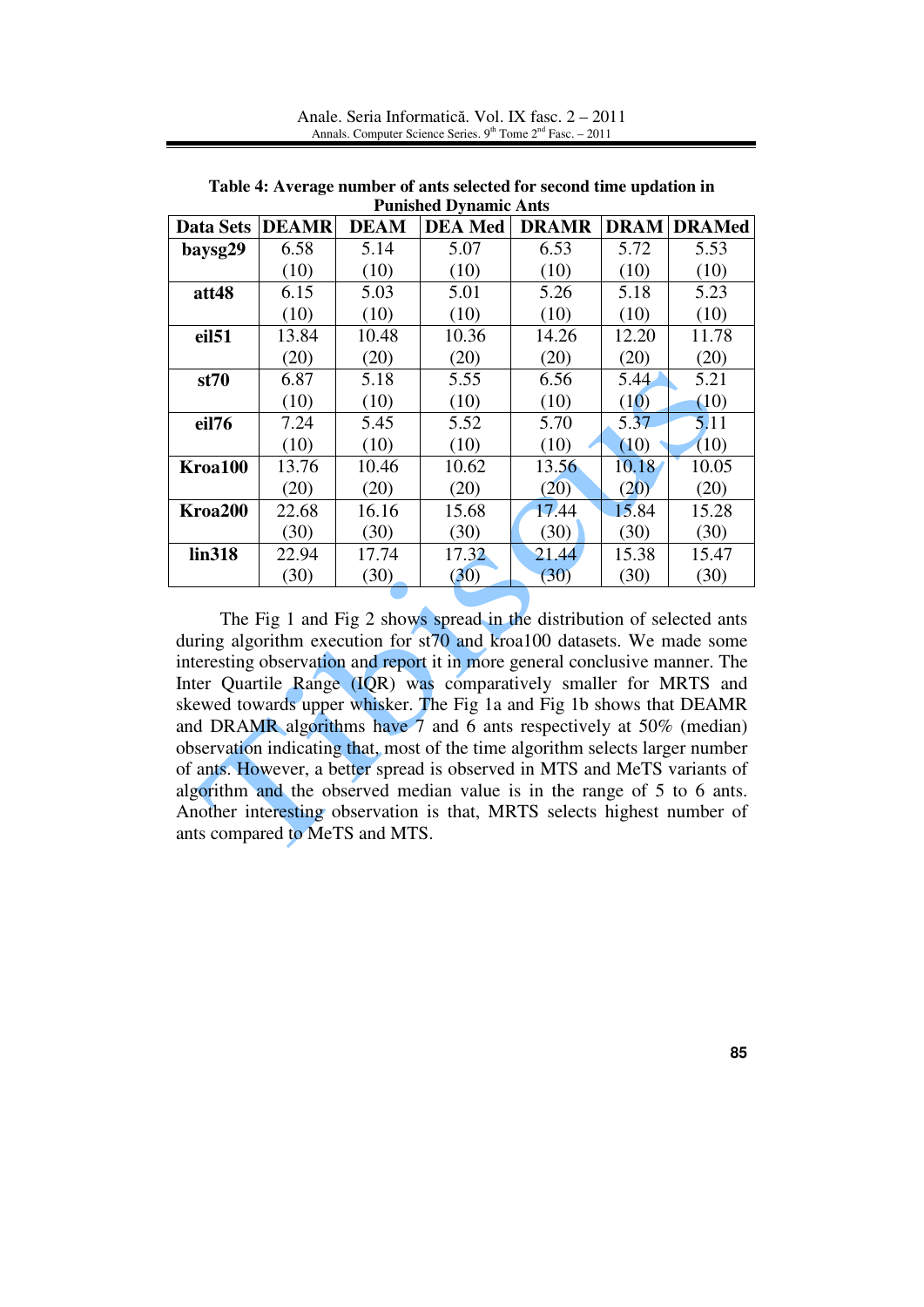

Fig 1a : Mean Variance fo EA v/s Punished DEA Algorithm

**Figure 1: Box and Whisker plot for distribution of selected ants for additional reinforcement**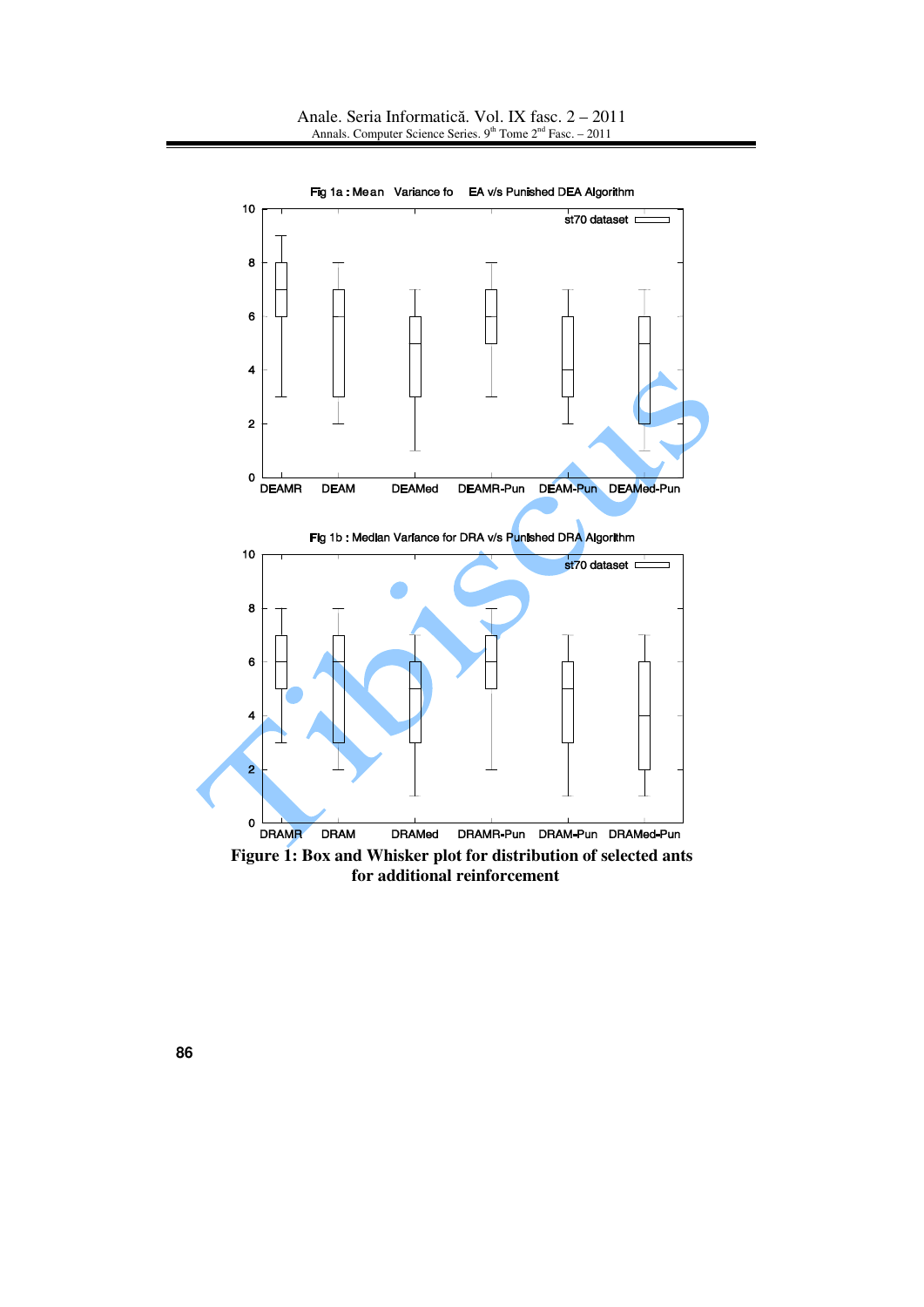

Fig 2a : Me an Variance for DEA v/s Punished DEA Algorithm

**Figure 2: Box and Whisker plot for distribution of selected ants for additional reinforcement** 

# **Conclusion**

In this work, we have incorporated a classification mechanism that will classify the ants based on performance and learning mechanism that will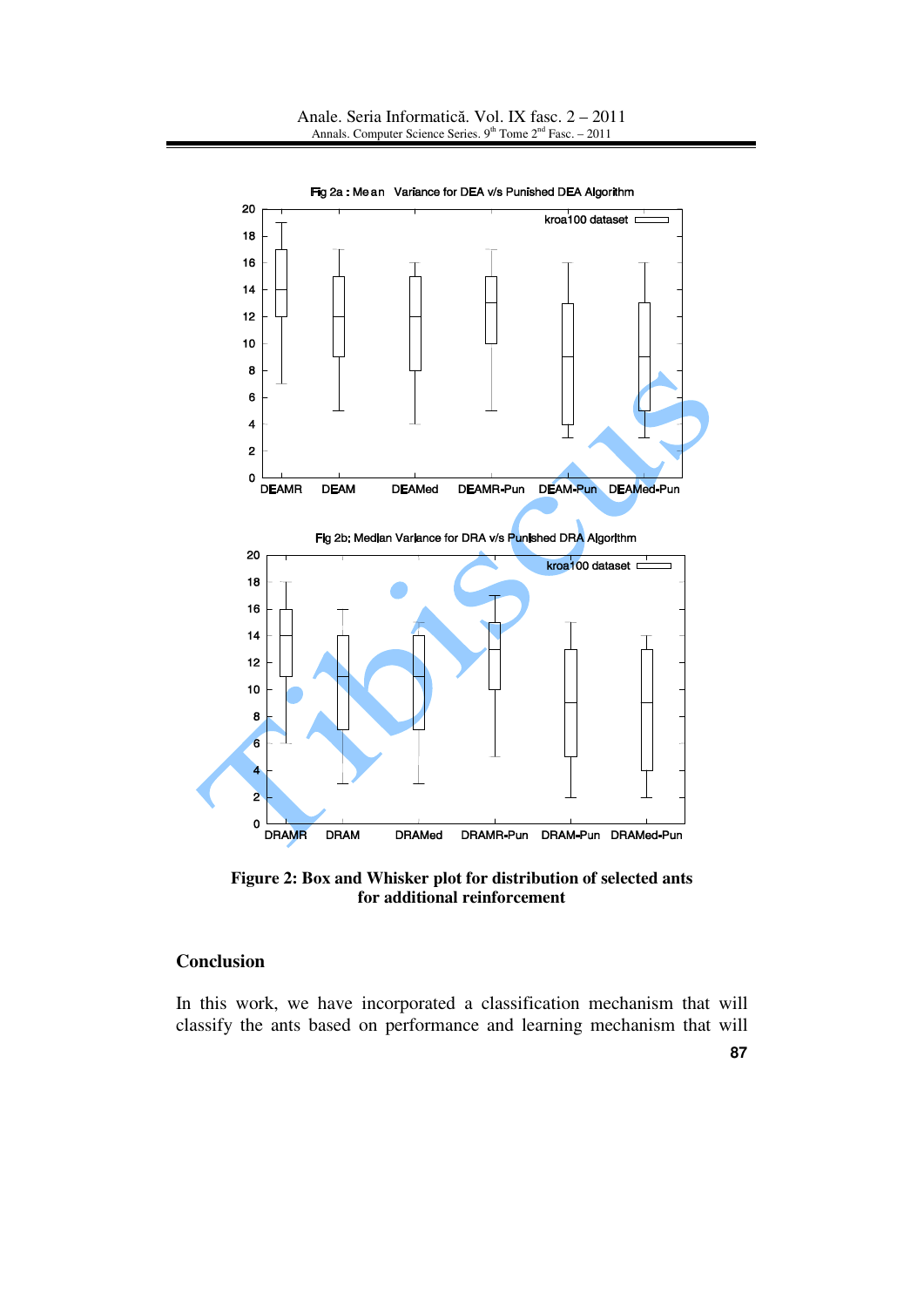impart knowledge to the ants for secondary updation. The classification mechanism strikes the balance between exploitation and exploration using statistical tools. The notable feature of proposed work is that, search carried in search space is dynamic in nature and number of elite path varies across the iterations. We extended the work by incorporating the punishment mechanism that has been more effective in restricting the search in the promising region of the search space and guiding the ants for looking optimal solution. We have provided a tight analysis of extended version of ACO and proved that in most variants obtained solutions are better than the optimal solution mentioned in the literature. Our future research concentrates on exploitation of regions near the obtained best solutions. The central idea is to train the ants such that nearby performances are updated with same quantity of pheromone trial with a hope that global best solutions are present near the local best solution.

# **References**

- [Blu07] **C. Blum** *Ant Colony Optimization: Introduction and Hybridization*, in Proceedings of 7th International Conference on Hybrid Intelligent Systems, 2007.
- [BHS99] **B. Bullnheimer, R. F. Hartl, C. Strauss** *A new rank based version of the Ant System: A computational study*, Central European Journal for Operation Research and Economics, Vol. 7: 25-38,1999.
- [BRD04] **C. Blum, A. Roli, M. Dorigo** *HC-ACO: The Hypercube frame-work for Ant Colony Optimization*, IEEE Transaction on Systems, Man and Cybernetics, Vol. 34: 1161-1172, 2004.
- [DMC96] **M. Dorigo, V. Maniezzo, A. Colorni -** *Ant System: Optimization by a colony of cooperating agents*, IEEE Transaction on Systems, Man and Cybernetics, Vol. 26: 29-41, 1996.
- [Eth05] **A. Ethem** *Introduction to Machine Learning*. Cambridge, MIT Press.
- **88**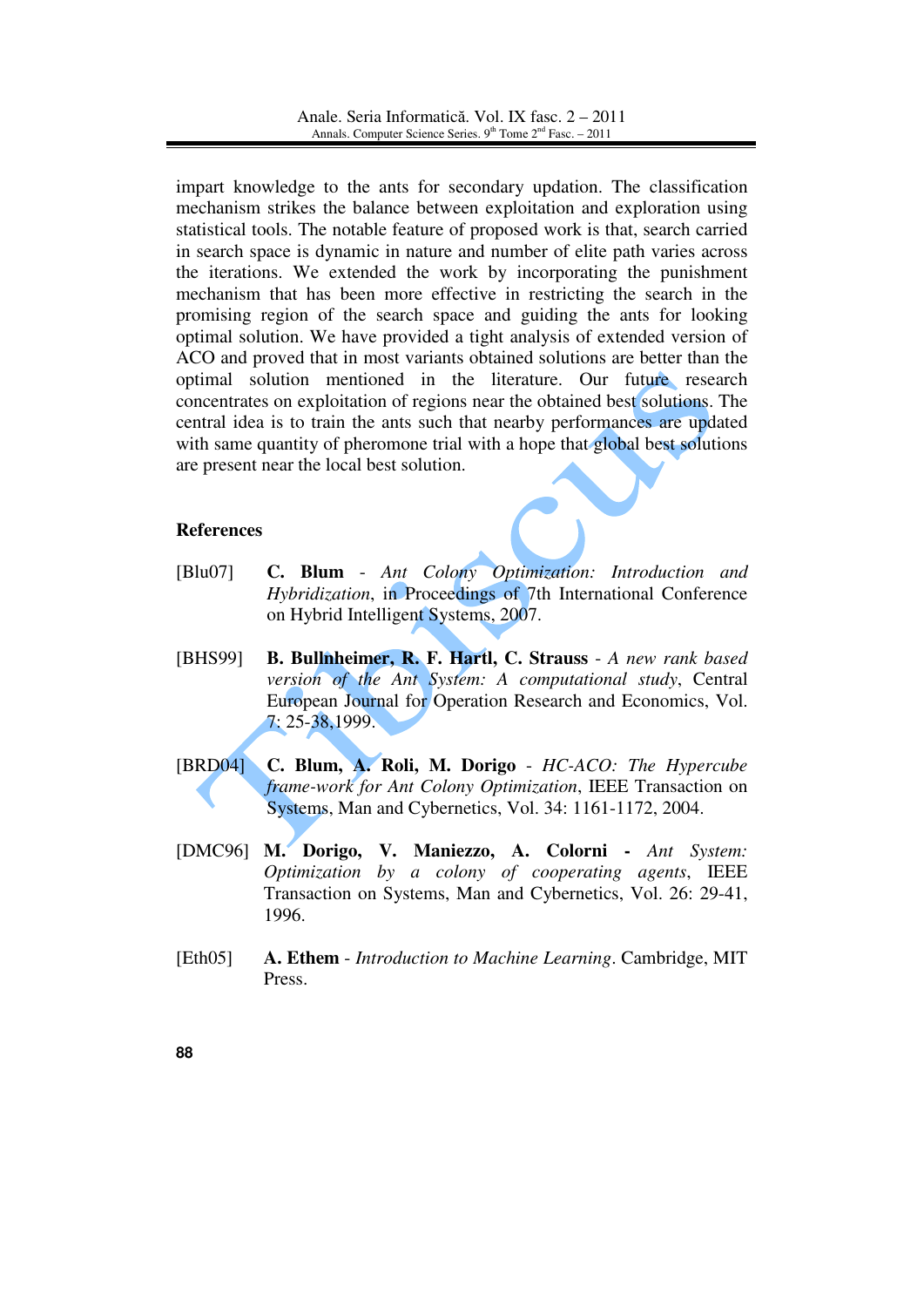- [GD95] **L. M. Gambardella, M. Dorigo** *Ant-Q: A reinforcement learning approach to the traveling salesman problem*, In Proceedings of 12th International Conference on Machine Learning.
- [GD97] **L. M. Gambardella, M. Dorigo** *Solving symmetric and asymmetric TSP by ant colonies*, in Proceedings of IEEE International Conference on Evolutionary Computation, Porto, Spain, 1997.
- [HF06] **Z. Hong-hao, X. Fan-lun** *A New Approach of Ant Colony Optimization and its Proof of Convergence*, in Proceedings of 6th World Congress on Intelligent Control and Automation.
- [JSF04] **S. Jun, X. Sheng-Wu and G. Fu-Ming** *A New Pheromone Updating Strategy in Ant Colony Optimization*, in Proceedings of 3rd International Conference on Machine Learning and Cybernetics, 2004.
- [LSY08] **L. Lijie, J. Shangyou, Z. Ying** *Improved Ant Colony Optimization for the Traveling Salesman Problem*, in Proceedings of International Conference on Intelligent Computation Technology and Automation, 2008.
- [MMH08] **Y. Masaya, F. Masahiro, T. Hidekazu** *A New Pheromone Control Algorithm of Ant Colony Optimization*, in Proceedings of International Conference on Smart Manufacturing Application, 2008.
- [NT09] **H.M. Naimi, N. Taherinejad** *New Robust and efficient ant colony algorithms: Using new interpretation of local updating process*, Expert System with Applications, Vol. 36: 481-488, 2009.
- [PR11a] **N. Prasanna Kumar, G. S. Raghavendra** *On the Evaporation Mechanism in the Ant Colony Optimization Algorithms*, Annals of Computer Science Series, Vol. 9: 51-56, 2011.